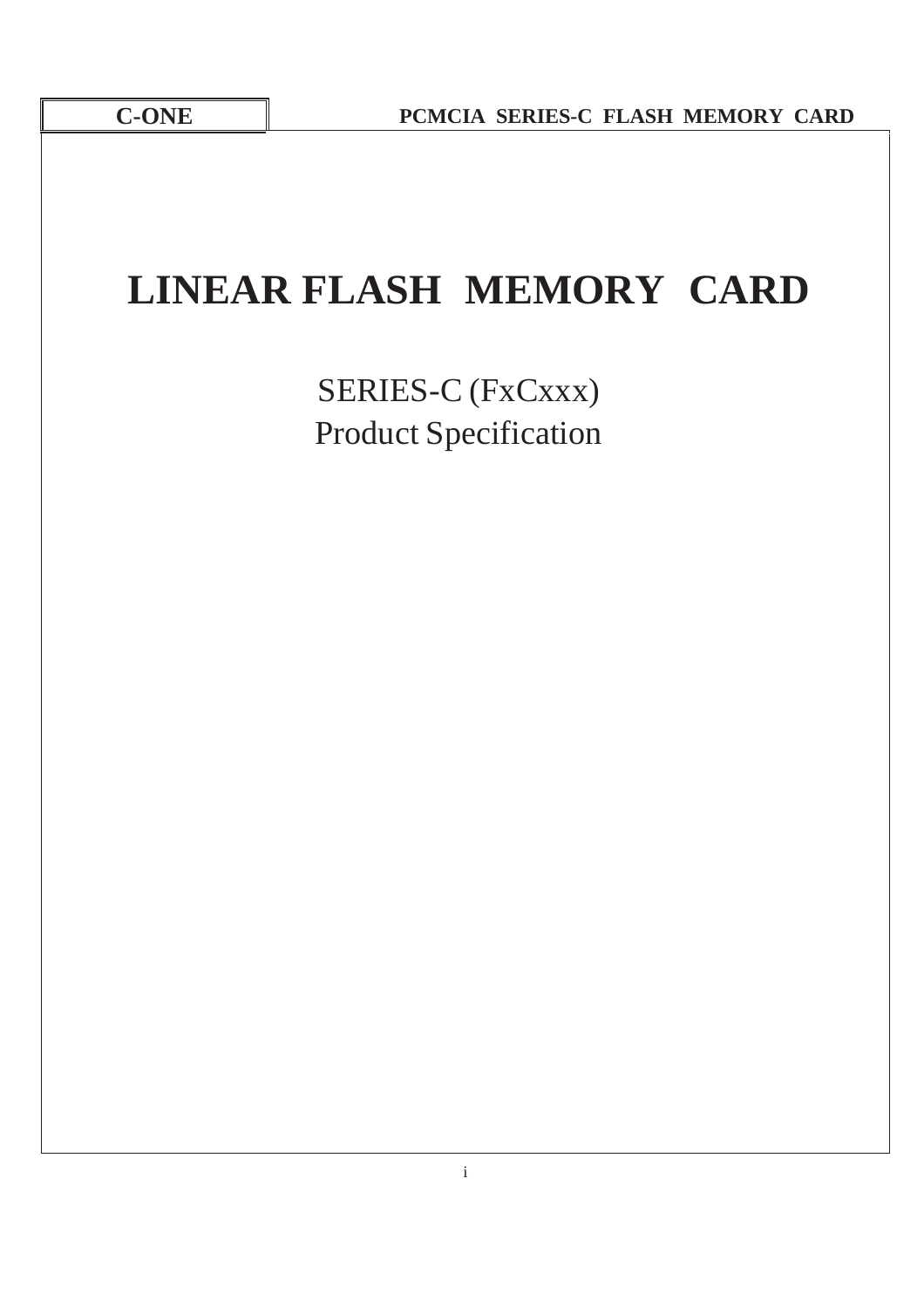## **Documentation History**

| <b>Version</b> | <b>Description</b>                                           | <b>Date</b>                  | <b>Written By</b> |
|----------------|--------------------------------------------------------------|------------------------------|-------------------|
| $1.0\,$        | New Issue                                                    | $\text{Aug. } 2006$ Greg Liu |                   |
| 2.0            | Update product number definition and ordering<br>information | Oct. 2017                    | Ryan Lee          |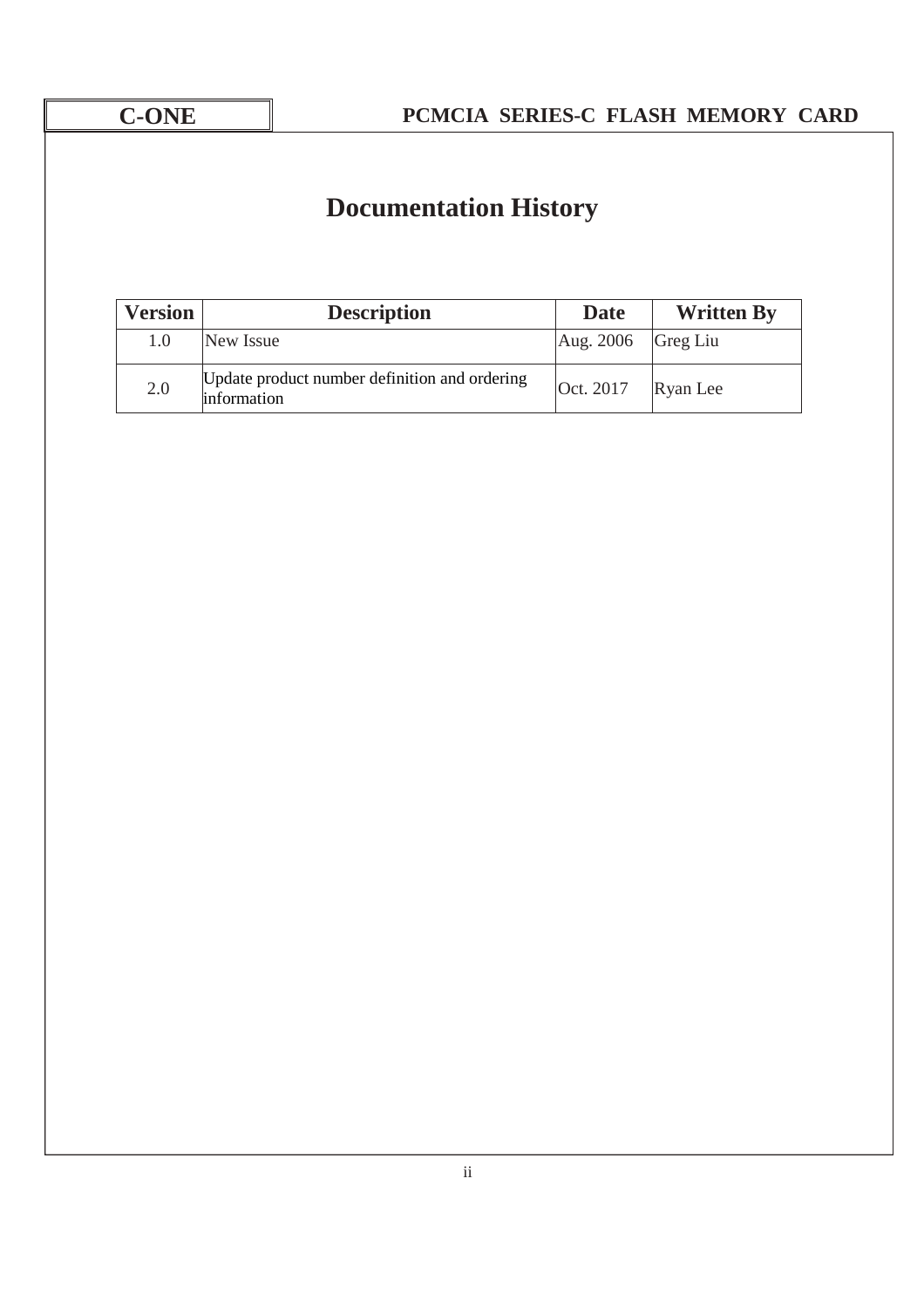## C-ONE

## PCMCIA SERIES-C FLASH MEMORY CARD

## **Contents**

| 2. |  |
|----|--|
| 3. |  |
| 4. |  |
| 5. |  |
| 6. |  |
| 7. |  |
| 8. |  |
| 9. |  |
|    |  |
|    |  |
|    |  |
|    |  |
|    |  |
|    |  |
|    |  |
|    |  |
|    |  |
|    |  |
|    |  |
|    |  |
|    |  |
|    |  |
|    |  |
|    |  |
|    |  |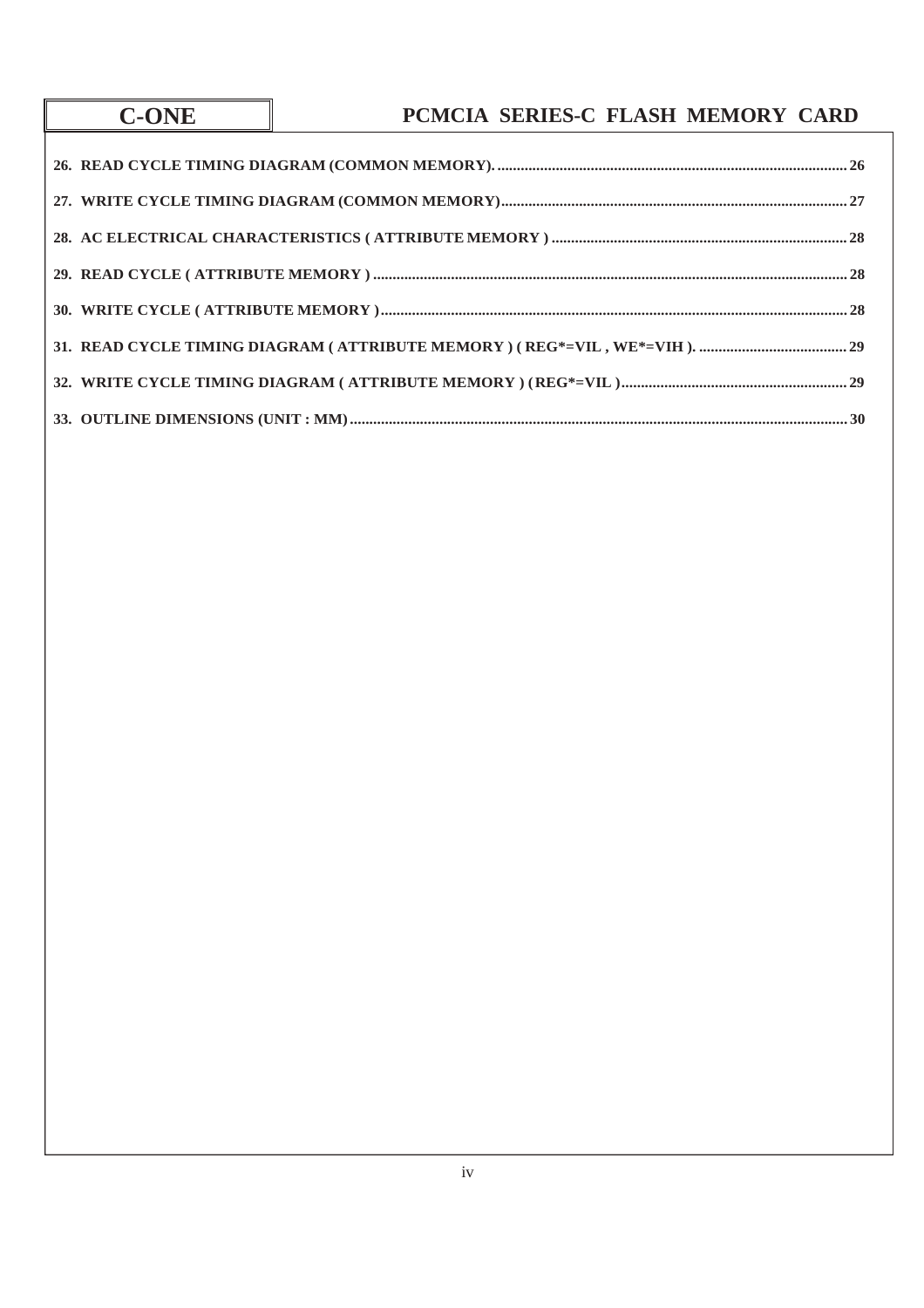### **Features**

- \*PCMCIA/JEIDAstandard \*Blockstructure
- 
- \* Byte(x8) / word(x16) data bus selectable  $-128KB$  / block for 16-bit operation
- \* Single 5V for erase/write/read operation \* 100000 write/erase cycles per block
- \* Fastaccess time: 150ns (maximum) \* \* Automatic erase/write
- \* Optional attribute memory : 8KB EEPROM 1.5 second per single memory block erase
- \* Data polling and toggle bit feature for detection random-address write to previously erased byte of program or erase completion (16 us/byte)
- 
- 
- $*$  Memory Capacity : 1, 2, 4MB  $-64KB$  / block for 8-bit operation
	-
	-
	- -
		-

- \* Built-in write protects witch \*  $\text{Credit card size} : 54.0 \times 85.6 \times 3.3 \, \text{(mm)}$ 
	- \* Commercial / Industrial grade

## **General Description**

C-ONE's high performance PCMCIA series-C FLASH memory cards conform to the PCMCIA / JEIDA international standard and consist of multiple AMD's or FUJITSU's 5V only 4M bits FLASH memory devices and decoder IC mounted on a very thin printed circuit board using surface mounting technology.

This series Flash memory cards contain 16 to 128 independent device blocks. Each block can be individually erasable. To support PCMCIA-compatible byte-wide operation , the flash array is divided into 64K x 8 bits device blocks. To support PCMCIA-compatible word-wide operation , the devices are paired so that each accessible memory block is 64K words.

This series Flash memory cards offer portable , reprogrammable and nonvolatile solid-state storage media and can be used for flexible integration into various system platforms with PCMCIA/JEIDA interface. With the extra and optional 8K bytes "attribute memory" space , the Card Information Structure (CIS) can be written into it by C-ONE or by customer with standard format or customized requirements.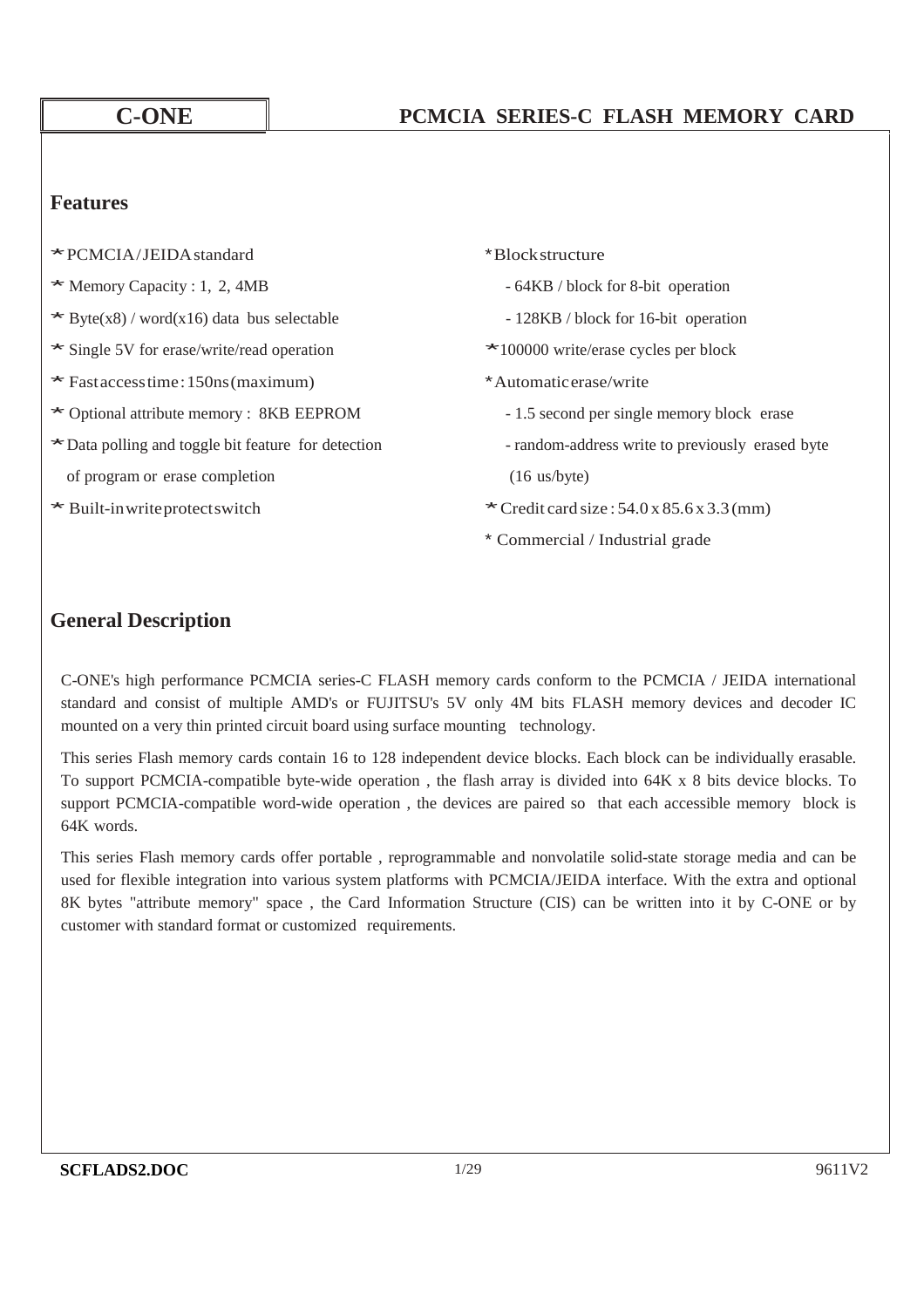| <b>C-ONE</b>                                                                                                               | PCMCIA SERIES-C FLASH MEMORY CARD                                                     |
|----------------------------------------------------------------------------------------------------------------------------|---------------------------------------------------------------------------------------|
| <b>Product Number Definition</b>                                                                                           |                                                                                       |
| $\underline{\mathbf{X1}}$<br>$\underline{\mathbf{X2}}$                                                                     | $\underline{\mathbf{X3}}$<br><u>X4X5X6</u><br>- $X7$<br><b>X8X9</b><br>$\blacksquare$ |
| <b>CARD Type</b>                                                                                                           |                                                                                       |
| F: FLASH                                                                                                                   |                                                                                       |
|                                                                                                                            |                                                                                       |
| A/M (Attribute Memory)                                                                                                     |                                                                                       |
| N: No A/M                                                                                                                  |                                                                                       |
| 6: With 8KB Read/Write A/M                                                                                                 |                                                                                       |
| 9: With 8KB Read only A/M                                                                                                  |                                                                                       |
| <b>Card Series</b>                                                                                                         |                                                                                       |
| $C = Series-C$                                                                                                             |                                                                                       |
|                                                                                                                            |                                                                                       |
|                                                                                                                            |                                                                                       |
| 001:1MB                                                                                                                    |                                                                                       |
| 002: 2MB                                                                                                                   |                                                                                       |
| 004: 4MB                                                                                                                   |                                                                                       |
| <b>Extended Temperature</b>                                                                                                |                                                                                       |
| None (Commercial): $0^{\circ}C \rightarrow +70^{\circ}C$<br>I (Industrial): $-20^{\circ}\text{C} \sim +85^{\circ}\text{C}$ |                                                                                       |
| E (Extended): -40 $\rm{^{\circ}C} \sim +85\rm{^{\circ}C}$                                                                  |                                                                                       |
| Data Bus                                                                                                                   |                                                                                       |
| Blank field: Data bus 8bit/ 16bit selectable                                                                               |                                                                                       |
| 08: Data bus 8bit only                                                                                                     |                                                                                       |
| 16: Data bus 16bit only                                                                                                    |                                                                                       |
| Note: A/M means attribute memory                                                                                           |                                                                                       |
|                                                                                                                            |                                                                                       |
|                                                                                                                            |                                                                                       |
|                                                                                                                            |                                                                                       |
|                                                                                                                            |                                                                                       |
|                                                                                                                            |                                                                                       |
|                                                                                                                            |                                                                                       |
|                                                                                                                            |                                                                                       |
|                                                                                                                            |                                                                                       |
|                                                                                                                            |                                                                                       |
|                                                                                                                            |                                                                                       |
|                                                                                                                            |                                                                                       |
|                                                                                                                            |                                                                                       |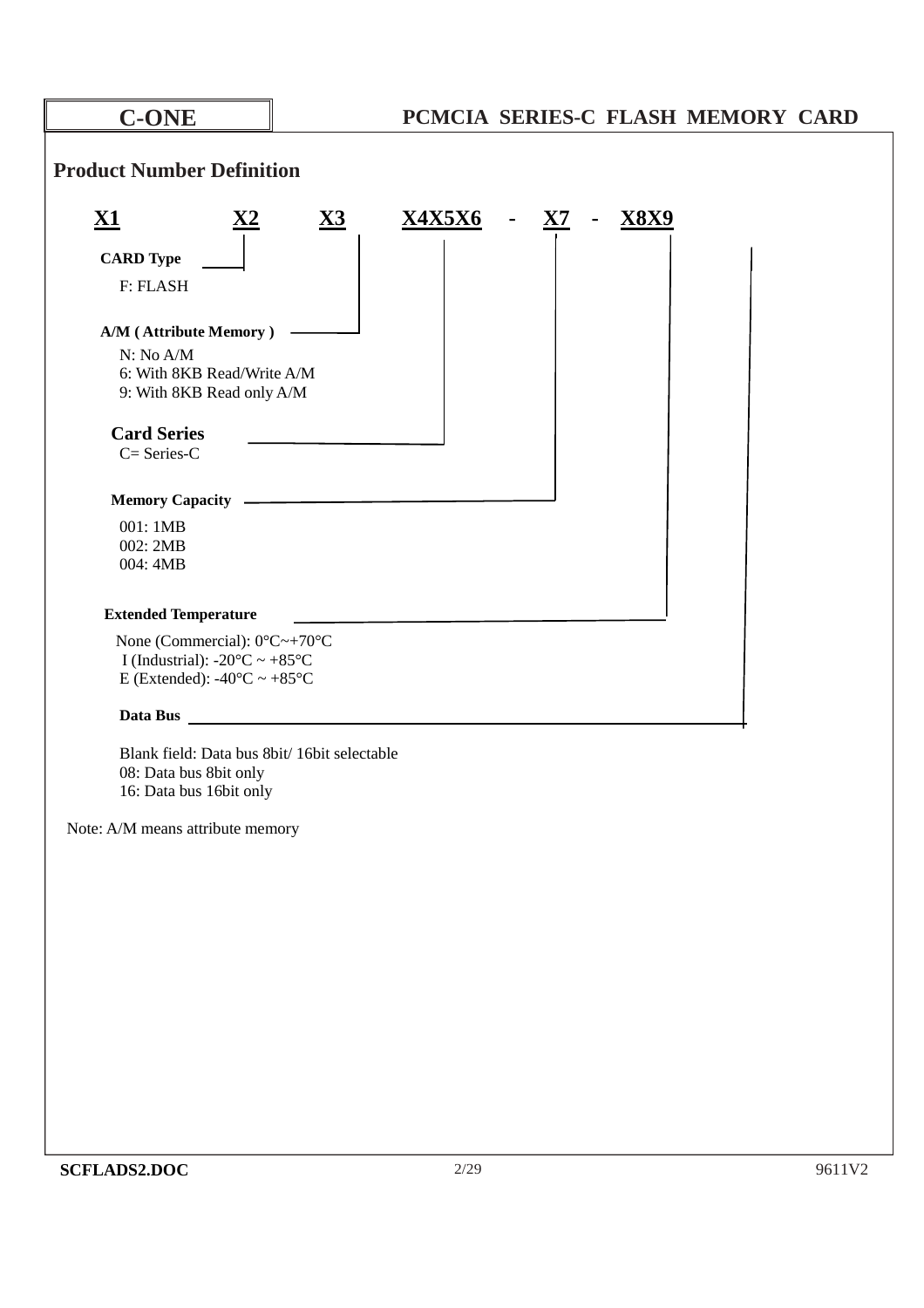## **Product List**

| <b>Part Number</b> |     | <b>Capacity Attribute Memory</b>                            | <b>Description</b>                                          |  |  |  |  |  |  |
|--------------------|-----|-------------------------------------------------------------|-------------------------------------------------------------|--|--|--|--|--|--|
| F6C001             | 1MB |                                                             | 1MB 8KB A/M Series C Flash Memory Card                      |  |  |  |  |  |  |
| F6C002             | 2MB | <b>8KB E2PROM</b>                                           | 2MB 8KB A/M Series C Flash Memory Card                      |  |  |  |  |  |  |
| F6C004             | 4MB |                                                             | 4MB 8KB A/M Series C Flash Memory Card                      |  |  |  |  |  |  |
| F9C001             | 1MB |                                                             | 1MB 8KB Read only A/M Series C Flash Memory Card            |  |  |  |  |  |  |
| F9C002             | 2MB | <b>8KB E2PROM</b>                                           | 2MB 8KB Read only A/M Series C Flash Memory Card            |  |  |  |  |  |  |
| F9C004             | 4MB |                                                             | 4MB 8KB Read only A/M Series C Flash Memory Card            |  |  |  |  |  |  |
| <b>FNC001</b>      | 1MB |                                                             | 1MB NO A/M Series C Flash Memory Card                       |  |  |  |  |  |  |
| <b>FNC002</b>      | 2MB | None                                                        | 2MB NO A/M Series C Flash Memory Card                       |  |  |  |  |  |  |
| <b>FNC004</b>      | 4MB |                                                             | 4MB NO A/M Series C Flash Memory Card                       |  |  |  |  |  |  |
| F6C001-08          | 1MB |                                                             | 1MB 8bit only 8KB A/M Series C Flash Memory Card            |  |  |  |  |  |  |
| F6C002-08          | 2MB | <b>8KB E2PROM</b>                                           | 2MB 8bit only 8KB A/M Series C Flash Memory Card            |  |  |  |  |  |  |
| F6C004-08          | 4MB |                                                             | 4MB 8bit only 8KB A/M Series C Flash Memory Card            |  |  |  |  |  |  |
| F9C001-08          | 1MB |                                                             | 1MB 8bit only 8KB Read only A/M Series C Flash Memory Card  |  |  |  |  |  |  |
| F9C002-08          | 2MB | <b>8KB E2PROM</b>                                           | 2MB 8bit only 8KB Read only A/M Series C Flash Memory Card  |  |  |  |  |  |  |
| F9C004-08          | 4MB |                                                             | 4MB 8bit only 8KB Read only A/M Series C Flash Memory Card  |  |  |  |  |  |  |
| <b>FNC001-08</b>   | 1MB |                                                             | 1MB 8bit only NO A/M Series C Flash Memory Card             |  |  |  |  |  |  |
| <b>FNC002-08</b>   | 2MB | None                                                        | 2MB 8bit only NO A/M Series C Flash Memory Card             |  |  |  |  |  |  |
| <b>FNC004-08</b>   | 4MB |                                                             | 4MB 8bit only NO A/M Series C Flash Memory Card             |  |  |  |  |  |  |
| F6C001-16          | 1MB |                                                             | 1MB 16bit only 8KB A/M Series C Flash Memory Card           |  |  |  |  |  |  |
| F6C002-16          | 2MB | <b>8KB E2PROM</b>                                           | 2MB 16bit only 8KB A/M Series C Flash Memory Card           |  |  |  |  |  |  |
| F6C004-16          | 4MB |                                                             | 4MB 16bit only 8KB A/M Series C Flash Memory Card           |  |  |  |  |  |  |
| F9C001-16          | 1MB |                                                             | 1MB 16bit only 8KB Read only A/M Series C Flash Memory Card |  |  |  |  |  |  |
| F9C002-16          | 2MB | 8KB E2PROM                                                  | 2MB 16bit only 8KB Read only A/M Series C Flash Memory Card |  |  |  |  |  |  |
| F9C004-16          | 4MB | 4MB 16bit only 8KB Read only A/M Series C Flash Memory Card |                                                             |  |  |  |  |  |  |
| FNC001-16          | 1MB |                                                             | 1MB 16bit only NO A/M Series C Flash Memory Card            |  |  |  |  |  |  |
| FNC002-16          | 2MB | None                                                        | 2MB 16bit only NO A/M Series C Flash Memory Card            |  |  |  |  |  |  |
| FNC004-16          | 4MB |                                                             | 4MB 16bit only NO A/M Series C Flash Memory Card            |  |  |  |  |  |  |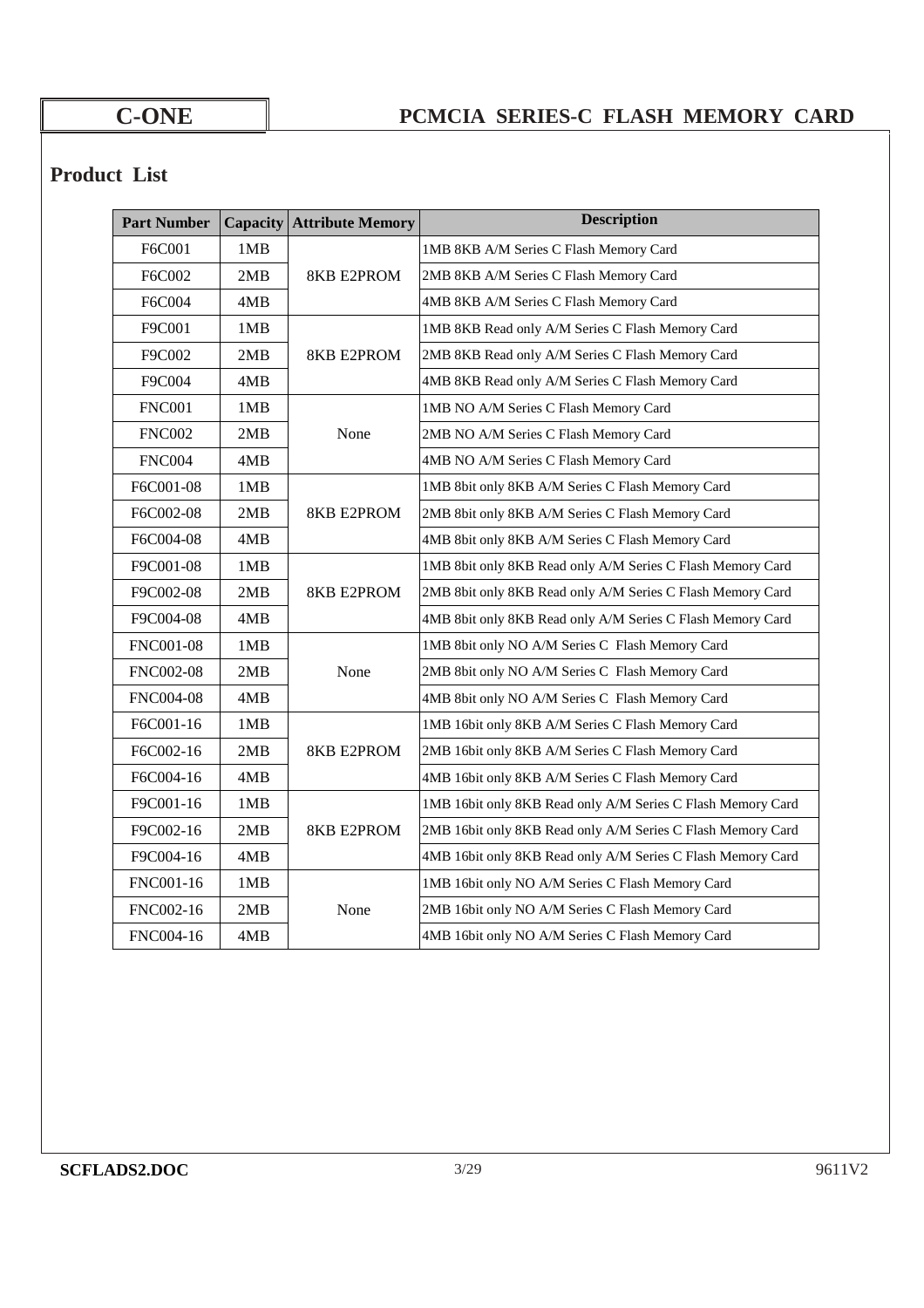

### **Block Diagram**



Figure 1 Cards with optional 8KB attribute memory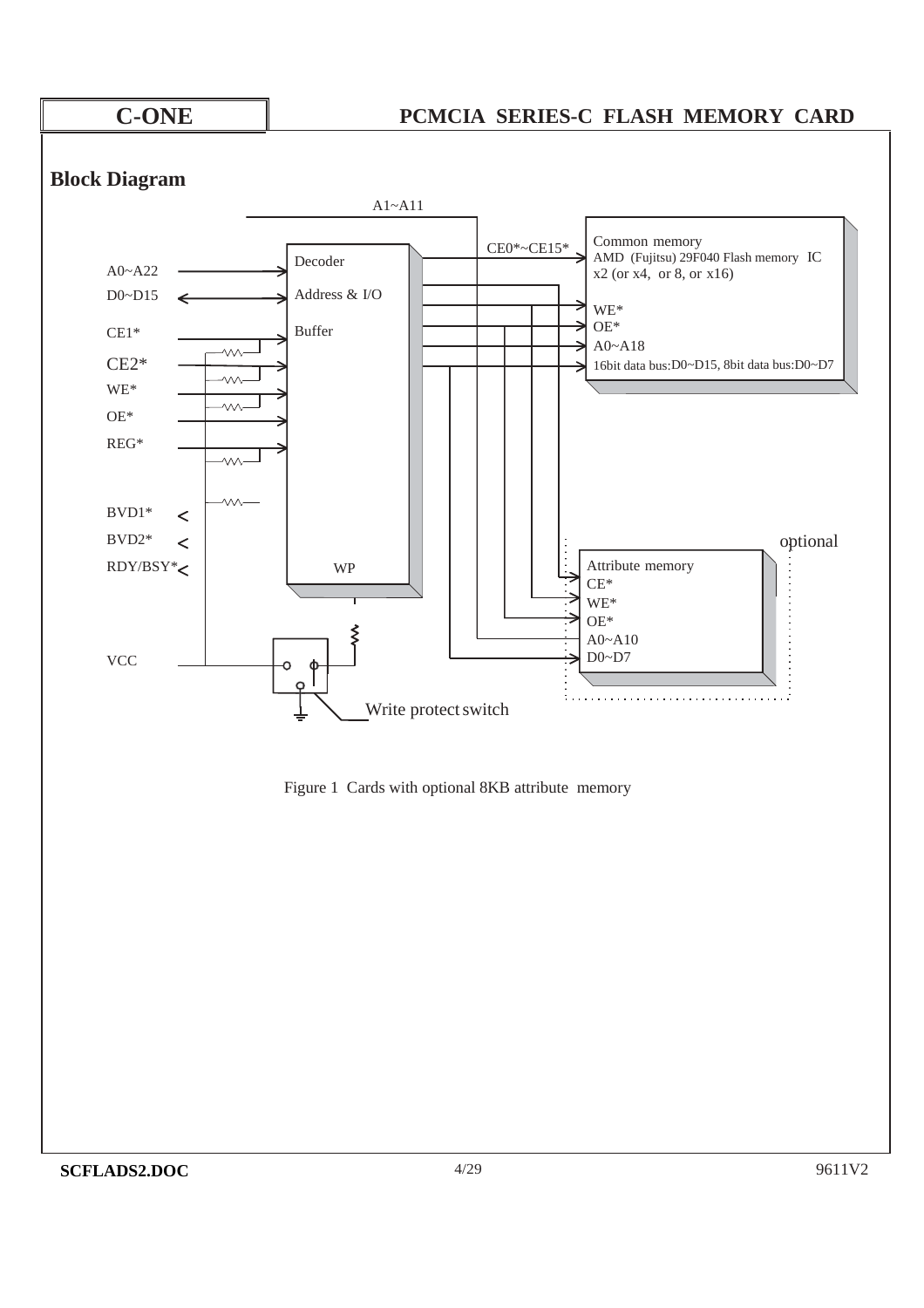### **Pin Configuration (C1FLA08M5)**

| 17            | 16            | 15       | 14 | 13             | 12       | 11             | 10            | 9             | 8             | 7            | 6  | 5             | 4              | 3             | 2              | 1             | Pin no.  |
|---------------|---------------|----------|----|----------------|----------|----------------|---------------|---------------|---------------|--------------|----|---------------|----------------|---------------|----------------|---------------|----------|
| V             | $\mathbb{R}$  | W        | A  | $\mathbf{A}$   | A        | A              | A             | $\Omega$      | $\mathbf{A}$  | $\mathsf{C}$ | D  | D             | D              | D             | D              | $\mathsf G$   | Pin Name |
| C             | Y             | E        | 1  | 1              | 8        | 9              | 1             | E             | 1             | E            | 7  | 6             | 5              | 4             | 3              | N             |          |
| $\mathcal{C}$ |               | *        | 4  | 3              |          |                | 1             | $\ast$        | $\theta$      | 1            |    |               |                |               |                | D             |          |
|               | B             |          |    |                |          |                |               |               |               | $\ast$       |    |               |                |               |                |               |          |
|               | Y             |          |    |                |          |                |               |               |               |              |    |               |                |               |                |               |          |
|               | ∗             |          |    |                |          |                |               |               |               |              |    |               |                |               |                |               |          |
| 34            | 33            | 32       | 31 | 30             | 29       | 28             | 27            | 26            | 25            | 24           | 23 | 22            | 21             | 20            | 19             | 18            | Pin No.  |
| G             | W             | D        | D  | D              | A        | A              | A             | A             | A             | A            | A  | A             | A              | A             | A              | N             | Pin Name |
| N             | $\mathbf{P}$  | 2        | 1  | $\overline{0}$ | $\theta$ | 1              | 2             | 3             | 4             | 5            | 6  | 7             | 1              | 1             | 1              | $\mathcal{C}$ |          |
| D             |               |          |    |                |          |                |               |               |               |              |    |               | $\overline{2}$ | 5             | 6              |               |          |
| 51            | 50            | 49       | 48 | 47             | 46       | 45             | 44            | 43            | 42            | 41           | 40 | 39            | 38             | 37            | 36             | 35            | Pin No.  |
| V             | A             | A        | A  | $\mathbf{A}$   | A        | N              | $\mathbf N$   | $\mathbf N$   | $\mathcal{C}$ | D            | D  | D             | D              | D             | $\mathcal{C}$  | G             | Pin Name |
|               |               |          |    |                |          |                |               |               |               |              |    |               |                |               |                |               |          |
| C             | 2             | 2        | 1  | 1              | 1        | $\overline{C}$ | $\mathcal{C}$ | $\mathcal{C}$ | E             | 1            | 1  | 1             | 1              | 1             | D              | N             |          |
| $\mathsf{C}$  | $\mathbf{1}$  | $\Omega$ | 9  | 8              | 7        |                |               |               | 2             | 5            | 4  | 3             | 2              | 1             | 1              | D             |          |
|               |               |          |    |                |          |                |               |               | $\ast$        |              |    |               |                |               | ∗              |               |          |
| 68            | 67            | 66       | 65 | 64             | 63       | 62             | 61            | 60            | 59            | 58           | 57 | 56            | 55             | 54            | 53             | 52            | Pin No.  |
| G             | $\mathcal{C}$ | D        | D  | D              | B        | B              | $\mathbb{R}$  | $\mathbf N$   | N             | N            | N  | N             | N              | N             | A              | N             | Pin Name |
| N             | D             | 1        | 9  | 8              | V        | V              | E             | $\mathcal{C}$ | $\mathcal{C}$ | $\mathsf{C}$ | C  | $\mathcal{C}$ | $\mathcal{C}$  | $\mathcal{C}$ | 2              | $\mathsf{C}$  |          |
| D             | 2             | $\Omega$ |    |                | D        | D              | G             |               |               |              |    |               |                |               | $\overline{2}$ |               |          |
|               | *             |          |    |                | 1        | 2              | *             |               |               |              |    |               |                |               |                |               |          |

Table 2

**Note** : \*mean low active

C1FLA02M5 series : A21,A22 = NC

 $CIFLA04M5$  series :  $A22 = NC$ 

for cards without attribute memory :  $pin16$ ,  $61 = NC$ 

8bit data bus:D8~D15=NC

## **Pin Description**

| Symbol         | <b>Function</b>                      | I/O      |
|----------------|--------------------------------------|----------|
| $A0-A22$       | Addresses                            |          |
| $D0-D15$       | Data Inputs/Outputs                  | I/O      |
| $CE1*/CE2*$    | Card Enable                          |          |
| $OE*$          | <b>Output Enable</b>                 |          |
| $WE^*$         | <b>Write Enable</b>                  |          |
| $REG*$         | <b>Attribute Memory Enable</b>       |          |
| <b>WP</b>      | Write-protect status Detect          | ∩        |
| $BVD1*/BVD2*$  | <b>Battery Voltage Detect</b>        | $\Omega$ |
| $RY/BY^*$      | Ready/Busy status                    | ∩        |
| $CD1*/CD2*$    | Card Detect (tied to GND internally) | $\Omega$ |
| <b>VCC</b>     | +5 Volt Power Supply                 |          |
| <b>GND</b>     | Ground                               |          |
| N <sub>C</sub> | No Connection                        |          |

Table 3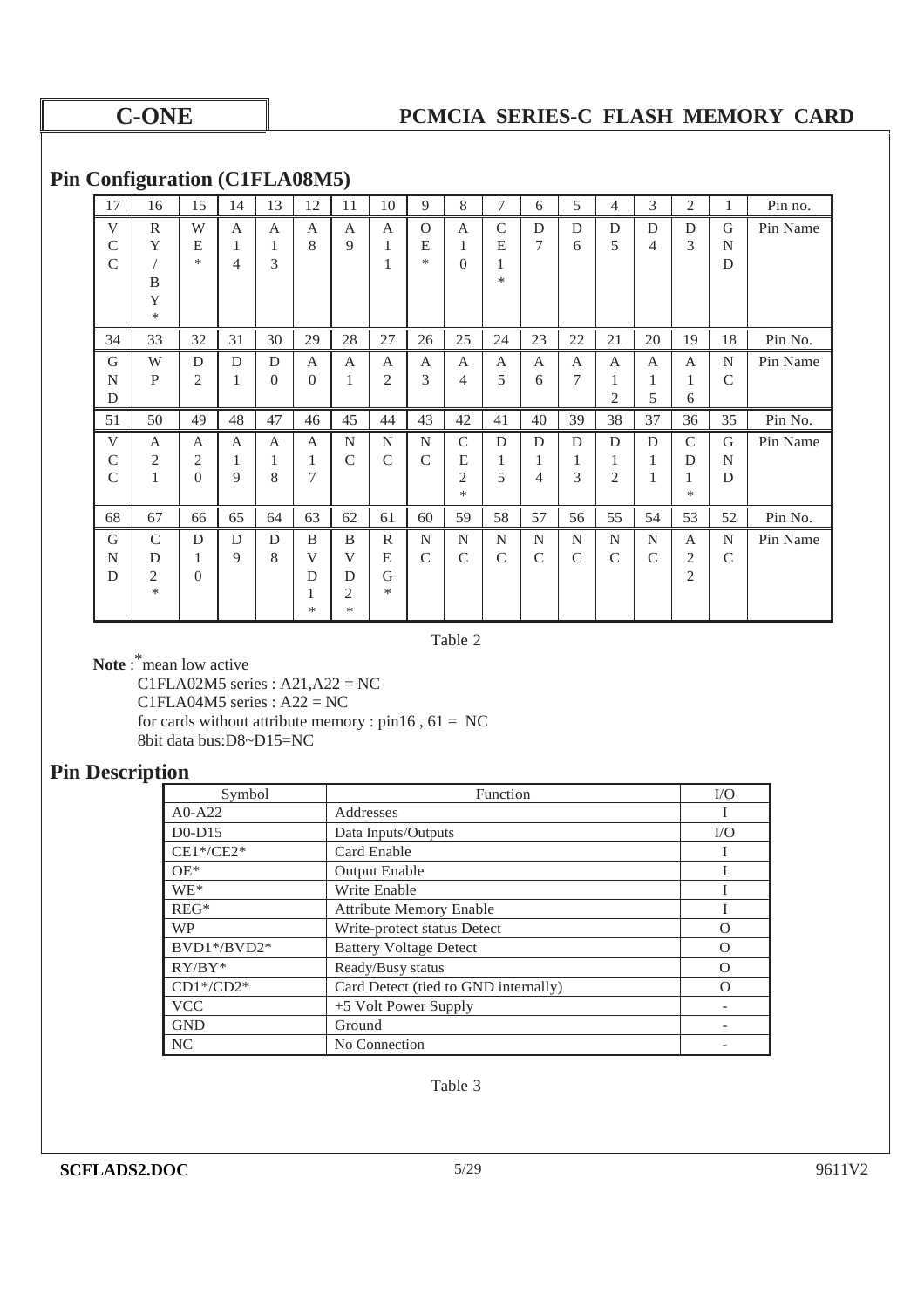### **Pin Location**



### **Recommended Operating Conditions**

| Parameter                                 | Symbol           | Min.   | Max.        | Unit              |
|-------------------------------------------|------------------|--------|-------------|-------------------|
| V <sub>CC</sub> Supply Voltage            | $V_{CC}$         |        | 5.5         |                   |
| <b>Input High Voltage</b>                 | $\rm V_{IH}$     | 2.4    | $VCC + 0.3$ |                   |
| Input Low Voltage                         | Vп               | $-0.3$ | 0.8         |                   |
| <b>Operating Temperature (Commercial)</b> | $1_{\text{OPR}}$ |        | 70          | $^{\circ}$ $\sim$ |
| Operating Temperature (Industrial)        | <b>OPR</b>       | -40    | 85          | $^{\circ}$ $\sim$ |

#### Table 4

### **Absolute Maximum Rating \***

| Parameter                          | Symbol             | Value                                   | Unit      |
|------------------------------------|--------------------|-----------------------------------------|-----------|
| $V_{CC}$ Supply Voltage            | $V_{CC}$           | $-0.5$ to $+6.0$                        |           |
| Input Voltage                      | $V_{IN}$           | $-0.5$ to V <sub>CC</sub> +0.3(6V max.) |           |
| <b>Output Voltage</b>              | $V_{\rm OUT}$      | $-0.5$ to $+6.0$                        |           |
| Operating Temperature (Commercial) | $\mathrm{T_{OPR}}$ | 0 to $+70$                              | $\perp$ C |
| Operating Temperature (Industrial) | $\mathrm{T_{OPR}}$ | $-40$ to $+85$                          |           |
| <b>Storage Temperature</b>         | $T_{STR}$          | $-40$ to $+125$                         | $\perp$ C |
| Relative Humidity (non-condensing) | $H_{UM}$           | 95(maximum)                             | $\%$      |

Table 5

#### **\*Comments**

Stress above those listed under " Absolute Maximum Ratings " may cause permanent damage to the products. These are stress rating only. Functional operation of these products at these or any other conditions above those indicated in the operational sections of this specification is not implied. Exposure to absolute maximum rating conditions for extended periods may affect product reliability.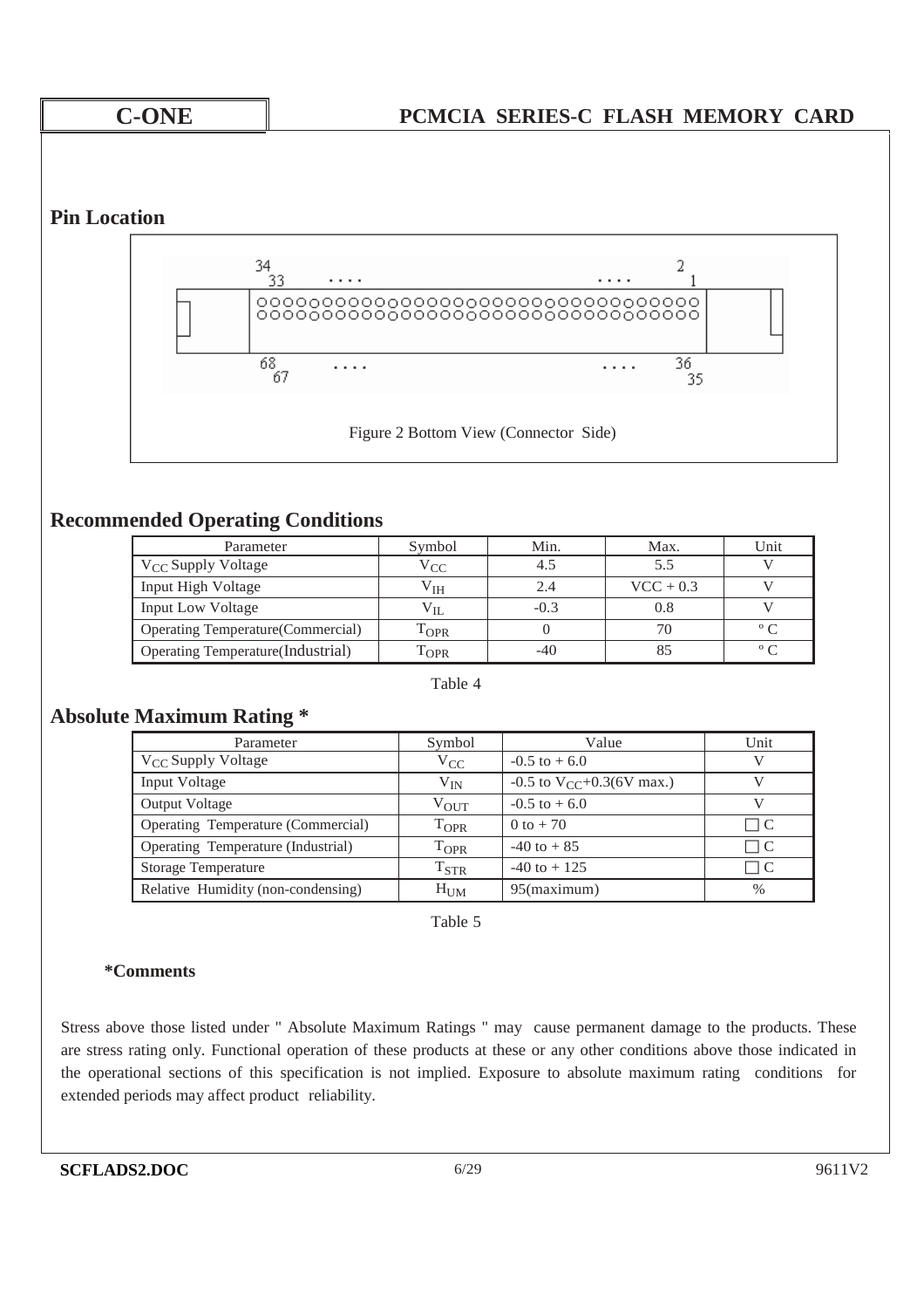## **Common Memory Function Table**

| <b>Function</b>     | $REG*$ | $CE2*$ | $CE1*$ | A <sub>0</sub> | $OE*$ | $WE^*$ | $D15-D8$          | $D7-D0$            |
|---------------------|--------|--------|--------|----------------|-------|--------|-------------------|--------------------|
| Standby             | X      | Н      | H      | X              | X     | X      | High-Z            | $High-Z$           |
| <b>Byte Read</b>    | H      | H      | L      | ⊾              | L     | H      | High-Z            | Even Byte Data Out |
|                     | H      | H      |        | H              | ⊥     | H      | High-Z            | Odd Byte Data Out  |
| Word Read           | Η      | L      |        | X              |       | H      | Odd Byte Data Out | Even Byte Data Out |
| Odd Byte Only Read  | H      | L      | H      | X              |       | H      | Odd Byte Data Out | High-Z             |
| <b>Byte Write</b>   | H      | H      | L      | ⊥              | H     |        |                   | Even Byte Data In  |
|                     | H      | H      |        | H              | H     |        | X                 | Odd Byte Data In   |
| Word Write          | H      |        |        | X              | H     |        | Odd Byte Data In  | Even Byte Data In  |
| Odd Byte Only Write | H      |        | Η      | X              | H     |        | Odd Byte Data In  | Χ                  |

Table 6

## **Attribute Memory Function Table**

| Function            | $REG*$ | $CE2*$ | $CE1*$ | A <sub>0</sub> | $OE*$ | WE* | $D15-D8$         | $D7-D0$            |
|---------------------|--------|--------|--------|----------------|-------|-----|------------------|--------------------|
| Standby             | X      | H      | H      | X              | X     | X   | High-Z           | High-Z             |
| <b>Byte Read</b>    |        | H      | L      | L              |       | H   | High-Z           | Even Byte Data Out |
|                     |        | Н      | L      | Η              |       | Η   | High-Z           | Invalid Data Out   |
| Word Read           |        | L      | ⊥      | X              |       | H   | Invalid Data Out | Even Byte Data Out |
| Odd Byte Only Read  |        | L      | H      | X              |       | H   | Invalid Data Out | High-Z             |
| <b>Byte Write</b>   |        | H      | L      |                | H     | ⊥   | X                | Even Byte Data In  |
|                     |        | H      | ⊥      | H              | H     |     | X                |                    |
| Word Write          |        | L      | ┻      | X              | H     | ⊥   | X                | Even Byte Data In  |
| Odd Byte Only Write |        |        | H      | X              | H     |     | X                |                    |

Table 7

#### **Notes** :

1. L=V $_{\text{IL}}$ ; H=V $_{\text{IH}}$ ; X=don't care, can be either V $_{\text{IH}}$  or V $_{\text{IL}}$ .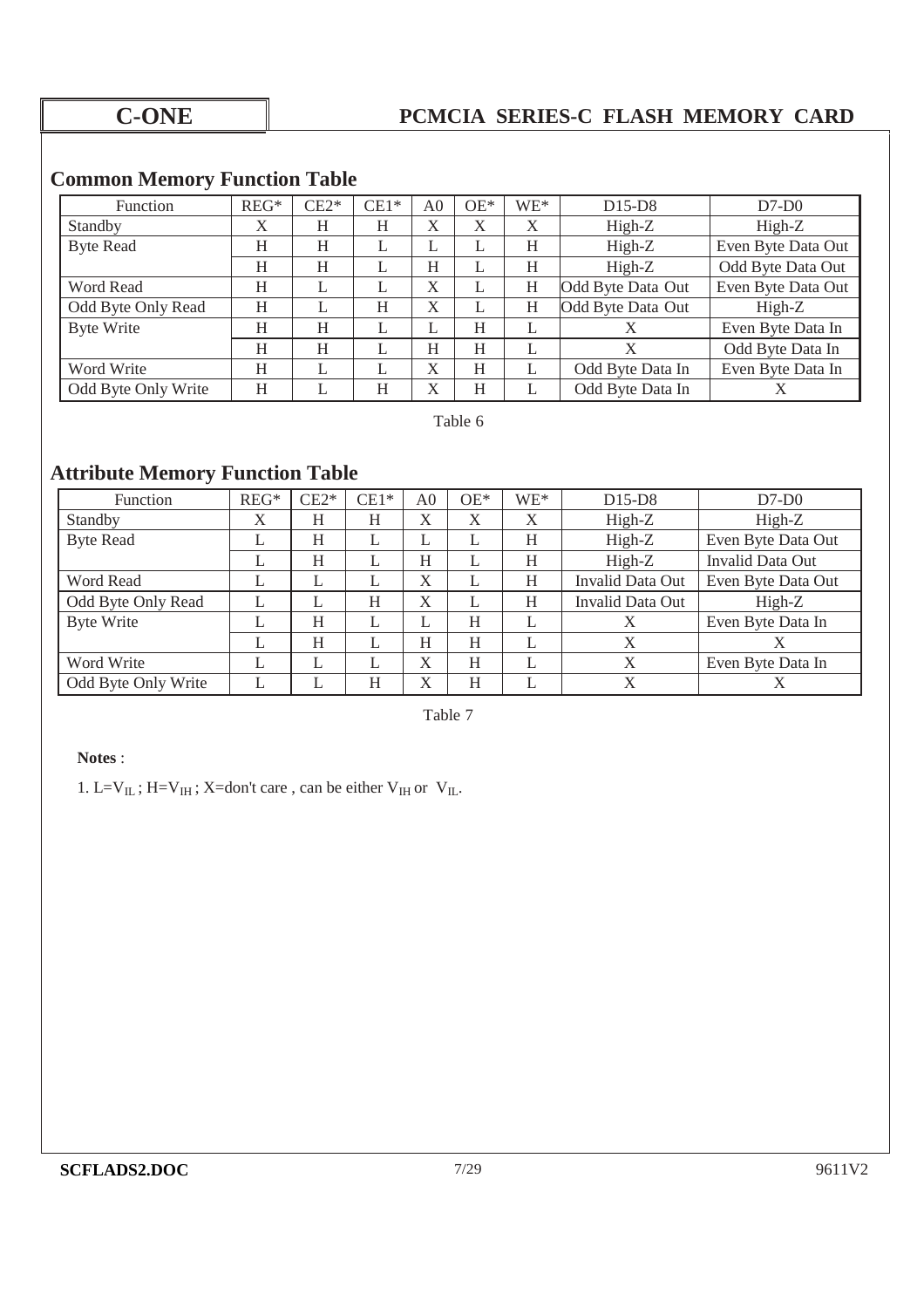### **Command Definition**

|                            |                |              |                  |         |                                                                       | <b>Third Bus</b>                                                             |             |              |                   |             |                  |              |           |  |
|----------------------------|----------------|--------------|------------------|---------|-----------------------------------------------------------------------|------------------------------------------------------------------------------|-------------|--------------|-------------------|-------------|------------------|--------------|-----------|--|
| Embedded                   | <b>Bus</b>     |              | <b>First Bus</b> |         | Second Bus                                                            |                                                                              |             |              | <b>Fourth Bus</b> |             | <b>Fifth Bus</b> |              | Sixth Bus |  |
| Command                    | Write          |              | Write Cycle      |         | Write Cycle                                                           |                                                                              | Write Cycle |              | Read / Write      | Write Cycle |                  | Write Cycle  |           |  |
| Sequence                   | Cycles         |              |                  |         |                                                                       |                                                                              |             | Cycle        |                   |             |                  |              |           |  |
|                            | Req            | $Addr*$      | Data             | $Addr*$ | Data                                                                  | Addr*                                                                        | Data        | Addr*        | Data              | Addr*       | Data             | Addr*        | Data      |  |
| Reset/Read                 | $\overline{4}$ | <b>AAAAH</b> | AAH              | 5554H   | 55H                                                                   | AAAAH                                                                        | <b>FOH</b>  | RA           | <b>RD</b>         |             |                  |              |           |  |
| Autoselect                 | 4              | <b>AAAAH</b> | AAH              | 5554H   | 55H                                                                   | <b>AAAAH</b>                                                                 | 90H         | 00H/02H      | 01H/A4H           |             |                  |              |           |  |
| Byte Write                 | 4              | <b>AAAAH</b> | AAH              | 5554H   | 55H                                                                   | <b>AAAAH</b>                                                                 | AOH         | <b>PA</b>    | <b>PD</b>         |             |                  |              |           |  |
| <b>Segment Erase</b>       | 6              | <b>AAAAH</b> | AAH              | 5554H   | 55H                                                                   | <b>AAAAH</b>                                                                 | 80H         | AAAAH        | AAH               | 5554H       | 55H              | <b>AAAAH</b> | 10H       |  |
| <b>Block Erase</b>         | 6              | <b>AAAAH</b> | AAH              | 5554H   | 55H                                                                   | <b>AAAAH</b>                                                                 | 80H         | <b>AAAAH</b> | AAH               | 5554H       | 55H              | <b>SA</b>    | 30H       |  |
| <b>Block Erase Suspend</b> |                |              |                  |         |                                                                       | Erase can be suspended during Block erase with Addr (don't care), Data (B0H) |             |              |                   |             |                  |              |           |  |
| <b>Block Erase Resume</b>  |                |              |                  |         | Erase can be resumed after suspend with Addr (don't care), Data (30H) |                                                                              |             |              |                   |             |                  |              |           |  |

| Table 8 | Even Byte Command Definitions |  |
|---------|-------------------------------|--|
|         |                               |  |

\*Address for Memory Segment 0 (S0) only. Address for the higher even memory segments  $(S2-S16) = (Addr) +$  $(N/2)^*$  100000H where N = Memory Segment number (0) for 1Mbyte, N = (0, 2) for 2Mbyte, N = (0, 2, 4, 6) for 4 Mbyte,  $N = (0...14)$  for 8 Mbyte.

| Embedded                   | <b>Bus</b>     |              | <b>First Bus</b>                                                             |         | Second Bus  |              | <b>Third Bus</b> |                 | <b>Fourth Bus</b> |         | <b>Fifth Bus</b> |              | <b>Sixth Bus</b> |  |
|----------------------------|----------------|--------------|------------------------------------------------------------------------------|---------|-------------|--------------|------------------|-----------------|-------------------|---------|------------------|--------------|------------------|--|
| Command                    | Write          |              | Write Cycle                                                                  |         | Write Cycle |              | Write Cycle      |                 | Read / Write      |         | Write Cycle      |              | Write Cycle      |  |
| Sequence                   | Cycles         |              |                                                                              |         |             |              |                  | Cycle           |                   |         |                  |              |                  |  |
|                            | Req            | $Addr*$      | Data                                                                         | $Addr*$ | Data        | Addr*        | Data             | Addr*           | Data              | $Addr*$ | Data             | Addr*        | Data             |  |
| Reset/Read                 | 4              | <b>AAABH</b> | AAH                                                                          | 5555H   | 55H         | <b>AAABH</b> | <b>F0H</b>       | RA              | RD                |         |                  |              |                  |  |
| Autoselect                 | $\overline{4}$ | <b>AAABH</b> | AAH                                                                          | 5555H   | 55H         | <b>AAABH</b> | 90H              | 00H/02H 01H/A4H |                   |         |                  |              |                  |  |
| Byte Write                 | $\overline{4}$ | <b>AAABH</b> | AAH                                                                          | 5555H   | 55H         | <b>AAABH</b> | AOH              | PA              | <b>PD</b>         |         |                  |              |                  |  |
| Segment Erase              | 6              | <b>AAABH</b> | AAH                                                                          | 5555H   | 55H         | <b>AAABH</b> | 80H              | <b>AAABH</b>    | AAH               | 5555H   | 55H              | <b>AAABH</b> | 10H              |  |
| <b>Block Erase</b>         | 6              | <b>AAABH</b> | AAH                                                                          | 5555H   | 55H         | <b>AAABH</b> | 80H              | <b>AAABH</b>    | AAH               | 5555H   | 55H              | <b>SA</b>    | 30H              |  |
| <b>Block Erase Suspend</b> |                |              | Erase can be suspended during Block erase with Addr (don't care), Data (B0H) |         |             |              |                  |                 |                   |         |                  |              |                  |  |
| <b>Block Erase Resume</b>  |                |              | Erase can be resumed after suspend with Addr (don't care), Data (30H)        |         |             |              |                  |                 |                   |         |                  |              |                  |  |

Table 9 Odd Byte Command Definitions

\*Address for Memory Segment 1 (S1) only. Address for the higher odd memory segments  $(S3-S15) = (Addr) + ((N-$ 1)/2)\* 100000H + 80000H where N = Memory Segment number (1) for 1Mbyte, N = (1, 3) for 2Mbyte, N = (1, 3, 5, 7) for 4 Mbyte,  $N = (1...15)$  for 8 Mbyte.

#### **Notes** :

- 1. Address bit  $A16 = X = Don't$  Care for all address commands except for Program Address (PA), Read Address (RA) and Block Address (SA).
- 2. RA = Address of the memory location to be read.
	- PA = Address of the memory location to be programmed. Addresses are latched on the falling edge of the WE pulse.
	- SA = Address of the block to be erased. The combination of A17, A18, A19 will uniquely select any block of a segment.
- 3. RD = Data read from location RA during read operation.
	- PD = Data to be programmed at location PA. Data latched is on the rising edge of the WE pulse.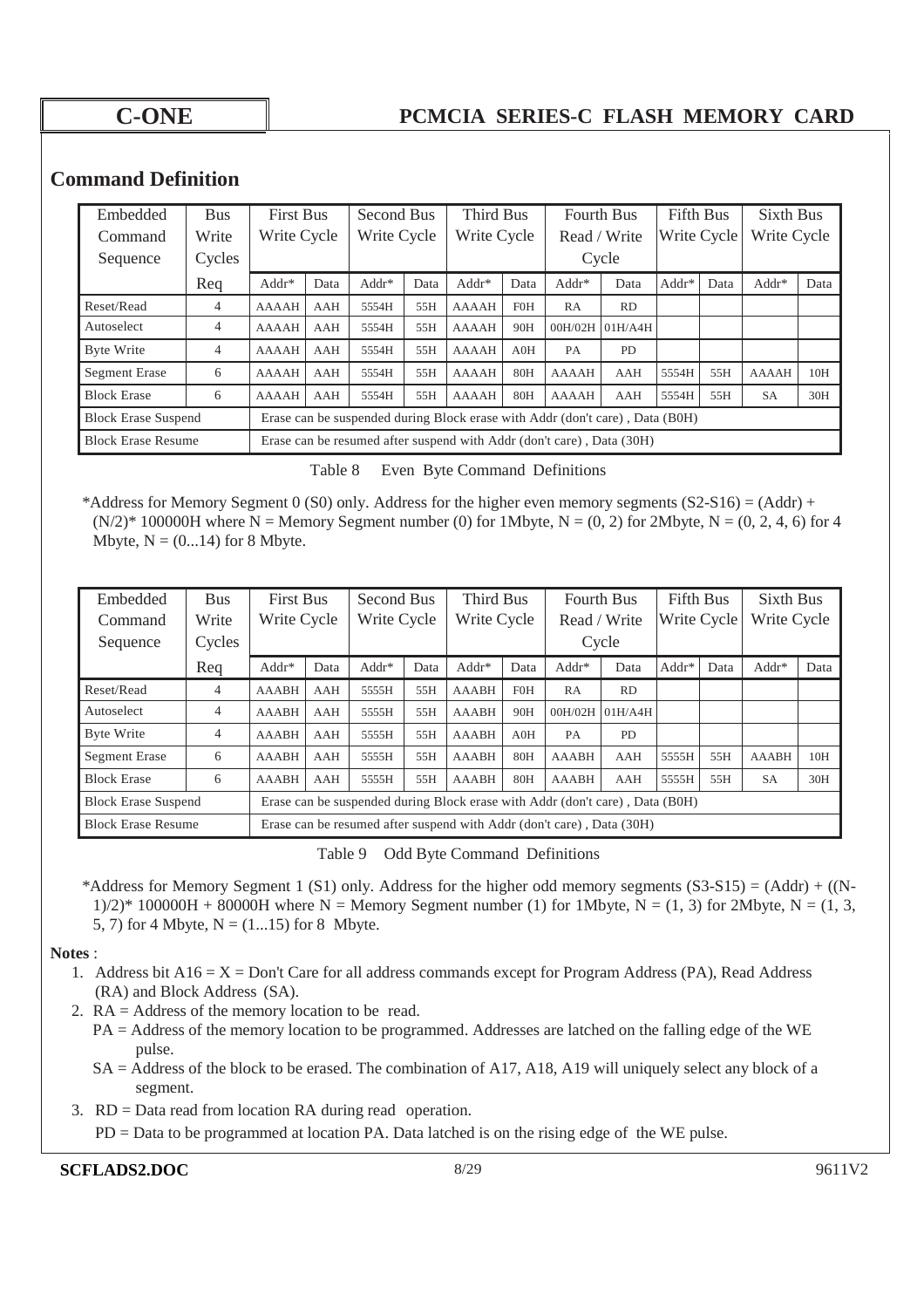| Embedded                   | <b>Bus</b> |              | <b>First Bus</b> |                                                                              | Second Bus |                                                                       | Third Bus                    |              | <b>Fourth Bus</b>     |             | <b>Fifth Bus</b> |              | Sixth Bus |  |
|----------------------------|------------|--------------|------------------|------------------------------------------------------------------------------|------------|-----------------------------------------------------------------------|------------------------------|--------------|-----------------------|-------------|------------------|--------------|-----------|--|
| Command                    | Write      | Write Cycle  |                  | Write Cycle                                                                  |            | Write Cycle                                                           |                              | Read / Write |                       | Write Cycle |                  | Write Cycle  |           |  |
| Sequence                   | Cycles     |              |                  |                                                                              |            |                                                                       | Cycle                        |              |                       |             |                  |              |           |  |
|                            | Req        | $Addr*$      | Data             | $Addr*$                                                                      | Data       | $Addr*$                                                               | Data                         | Addr*        | Data                  | Addr*       | Data             | Addr*        | Data      |  |
| Reset/Read                 | 4          | <b>AAAAH</b> | <b>AAAA</b>      | 5554H                                                                        | 5555       | <b>AAAAH</b>                                                          | F <sub>0F</sub> <sub>0</sub> | RA           | <b>RW</b>             |             |                  |              |           |  |
| Autoselect                 | 4          | <b>AAAAH</b> | <b>AAAA</b>      | 5554H                                                                        | 5555       | <b>AAAAH</b>                                                          | 9090                         | 00H/02H      | 01H/A4H               |             |                  |              |           |  |
| Byte Write                 | 4          | AAAAH AAAA   |                  | 5554H                                                                        | 5555       | <b>AAAAH</b>                                                          | A0A0                         | PA           | <b>PW</b>             |             |                  |              |           |  |
| Segment Erase              | 6          | AAAAH        | <b>AAAA</b>      | 5554H                                                                        | 5555       | <b>AAAAH</b>                                                          | 8080                         | <b>AAAAH</b> | <b>AAAA</b>           | 5554H       | 5555             | <b>AAAAH</b> | 1010      |  |
| <b>Block Erase</b>         | 6          | <b>AAAAH</b> | <b>AAAA</b>      | 5554H                                                                        | 5555       | <b>AAAAH</b>                                                          | 8080                         | <b>AAAAH</b> | 5554H<br>AAAA<br>5555 |             |                  |              | 3030      |  |
| <b>Block Erase Suspend</b> |            |              |                  | Erase can be suspended during block erase with Addr (don't care), Data (B0H) |            |                                                                       |                              |              |                       |             |                  |              |           |  |
| <b>Block Erase Resume</b>  |            |              |                  |                                                                              |            | Erase can be resumed after suspend with Addr (don't care), Data (30H) |                              |              |                       |             |                  |              |           |  |

Table 10 Word Byte Command Definitions

#### **Notes** :

- 1. Address bit  $A16 = X =$  Don't Care for all address commands except for Program Address (PA), and Block Address (SA).
- 2. RA = Address of the memory location to be read.
	- PA = Address of the memory location to be programmed. Addresses are latched on the falling edge of the WE pulse. SA = Address of the block to be erased. The combination of A17, A18, A19 will uniquely select any block of a segment.
- 3. RW = Data read from location RA during read operation.(Word Mode).
- PW= Data to be programmed at location PA. Data latched is on the rising edge of the WE pulse. (Word Mode). 4. Address for Memory Segment Pair 0 (S0 and S1) only. Address for the higher odd memory segments Pair (S2, S3  $=$  Pair 1, S4, S5 = Pair 2, S6, S7 = Pair 3 ....) is equal to  $(Addr) + M*(80000H)$  where M = Memory Segment Pair number.
- 5. Word  $= 2$  bytes  $=$  odd byte and even byte.

| <b>Block</b>  | A19 | A18 | A17 | <b>Address Range</b> |
|---------------|-----|-----|-----|----------------------|
|               |     |     |     | 00000H-0FFFFH        |
|               |     |     |     | 10000H-1FFFFH        |
| $\mathcal{D}$ |     |     |     | 20000H-2FFFFH        |
|               |     |     |     | 30000H-3FFFFH        |
|               |     |     |     | 40000H-4FFFFH        |
|               |     |     |     | 50000H-5FFFFH        |
|               |     |     |     | 60000H-6FFFFH        |
|               |     |     |     | 70000H-7FFFFH        |

**Note:** A0 is not mapped internally

Table 11 Memory Block Address Table for Memory Segment S0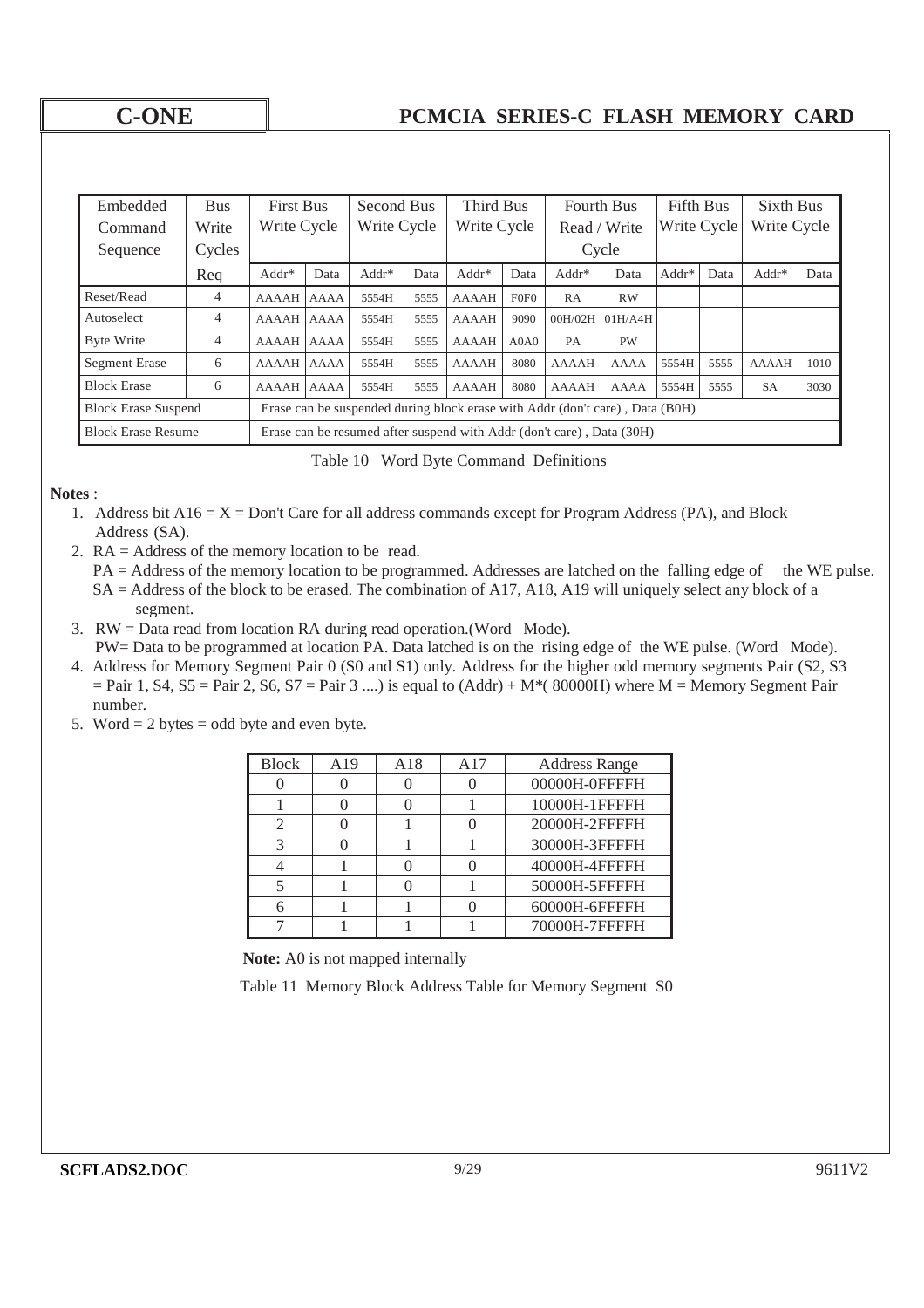

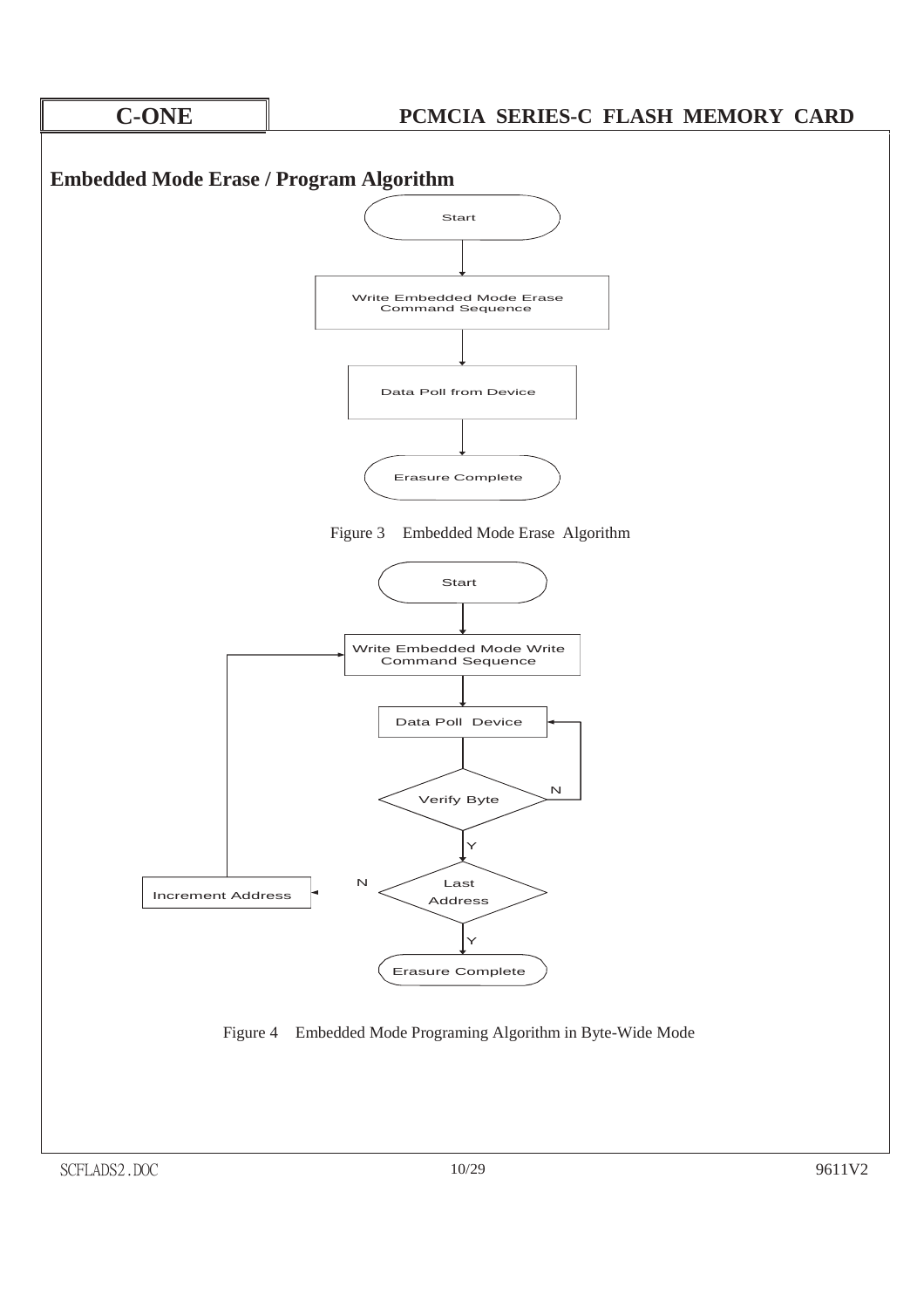

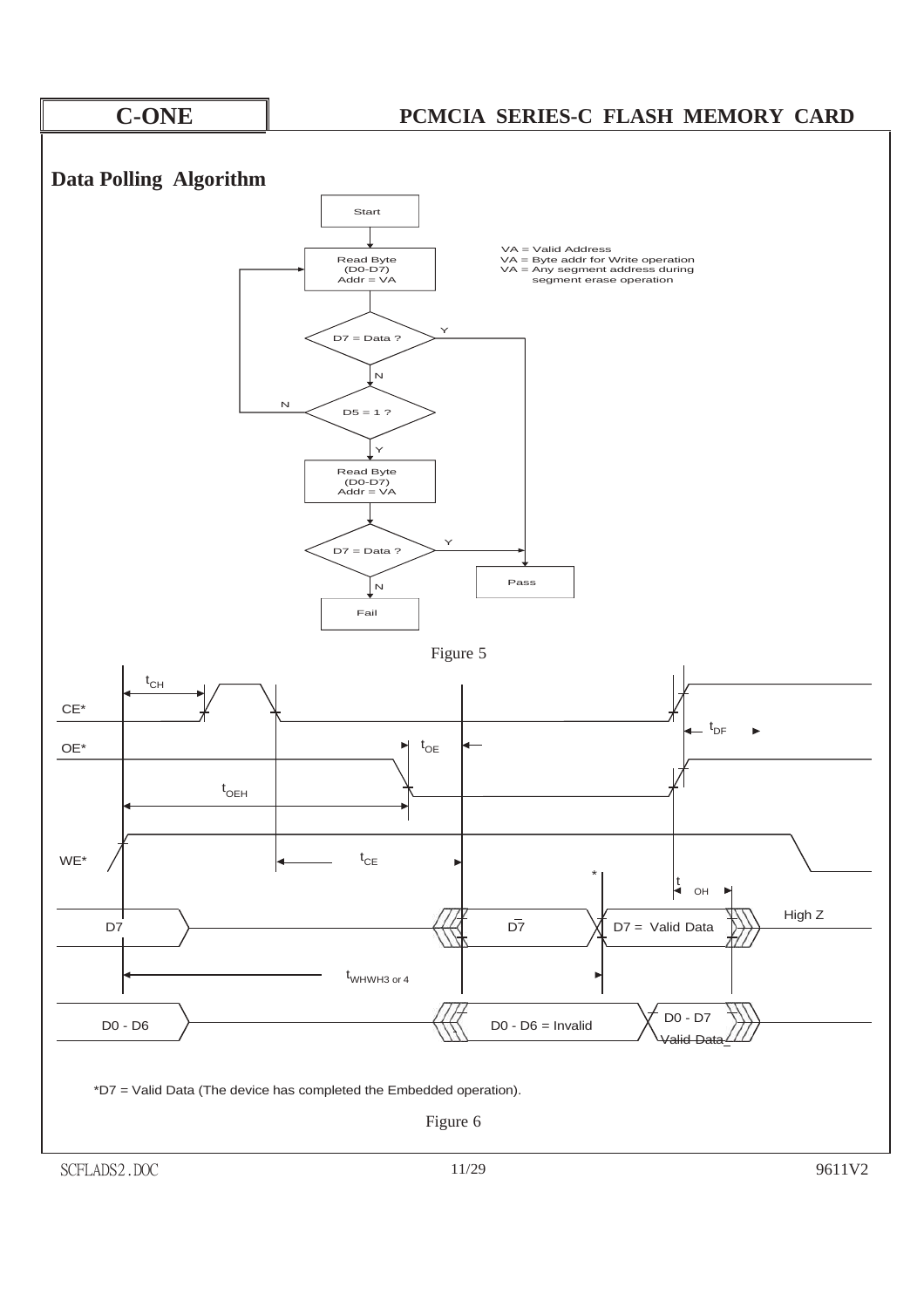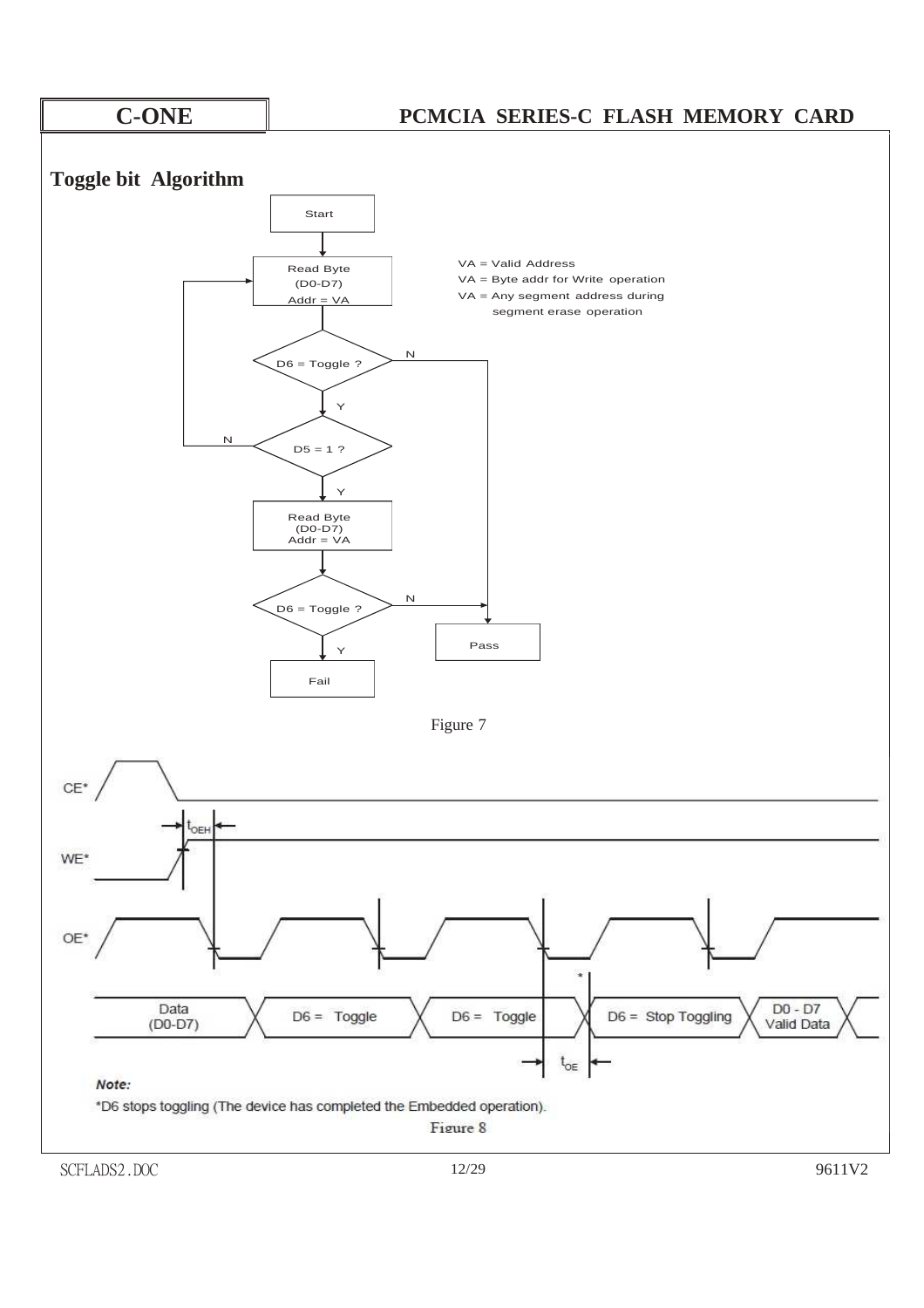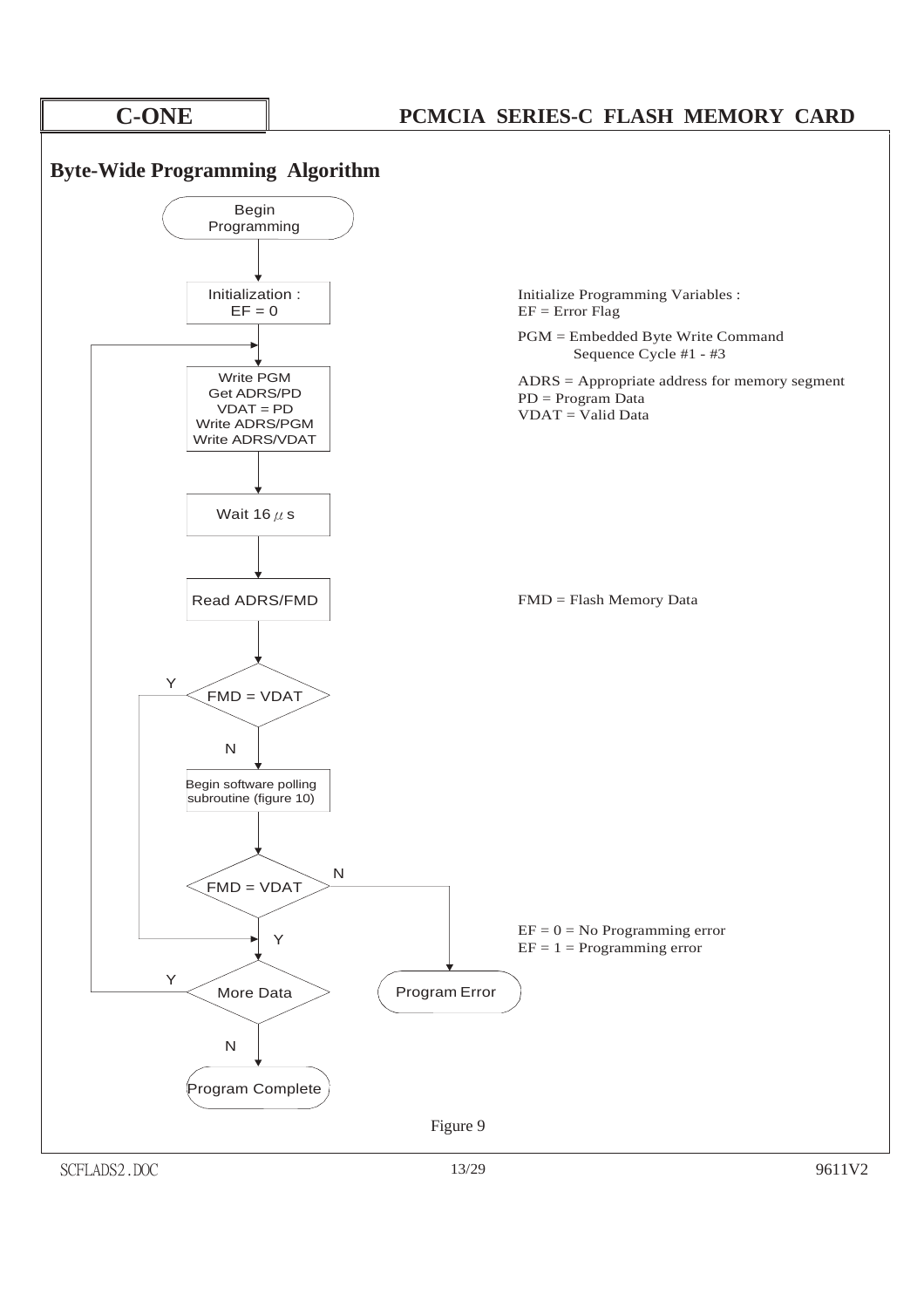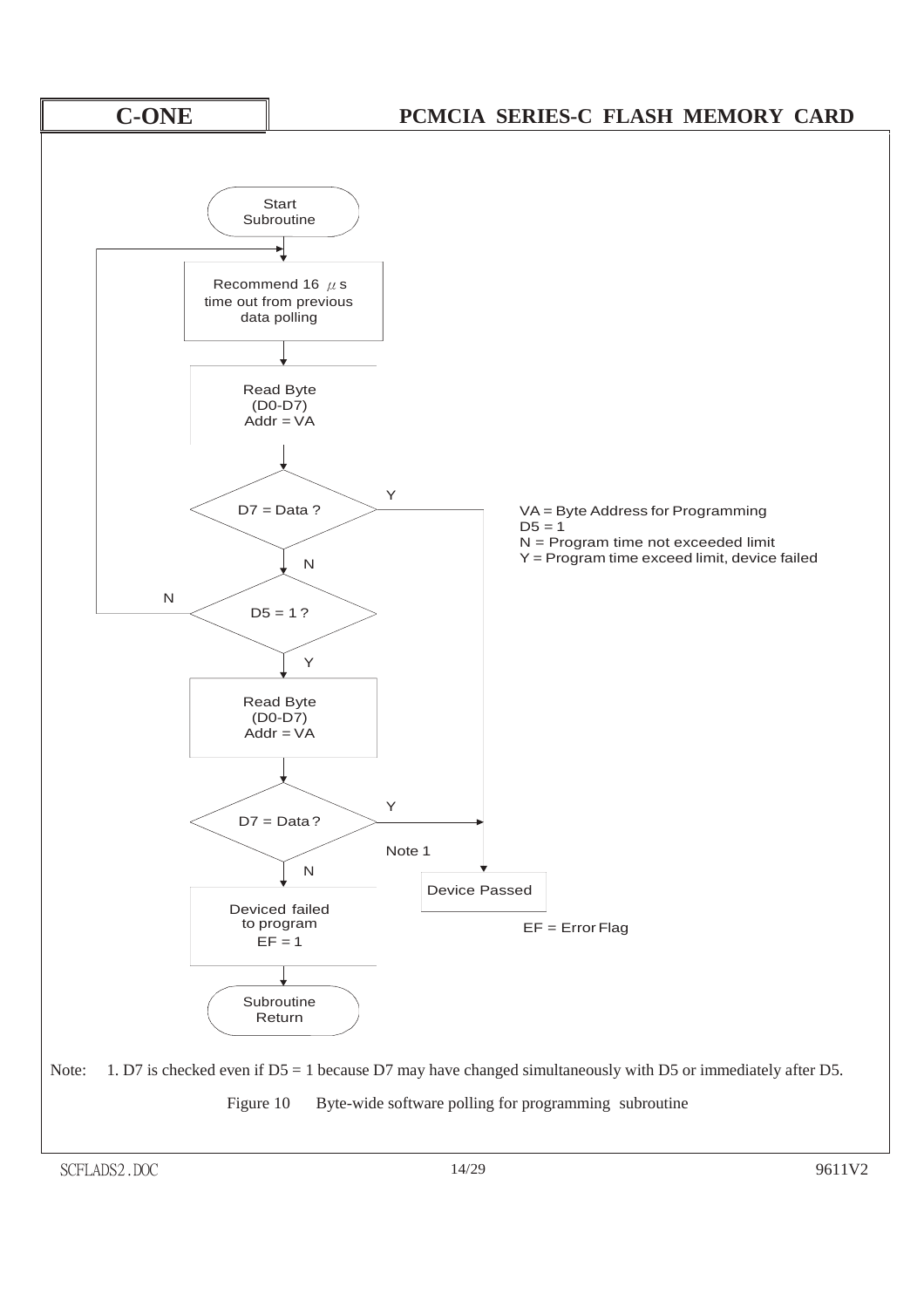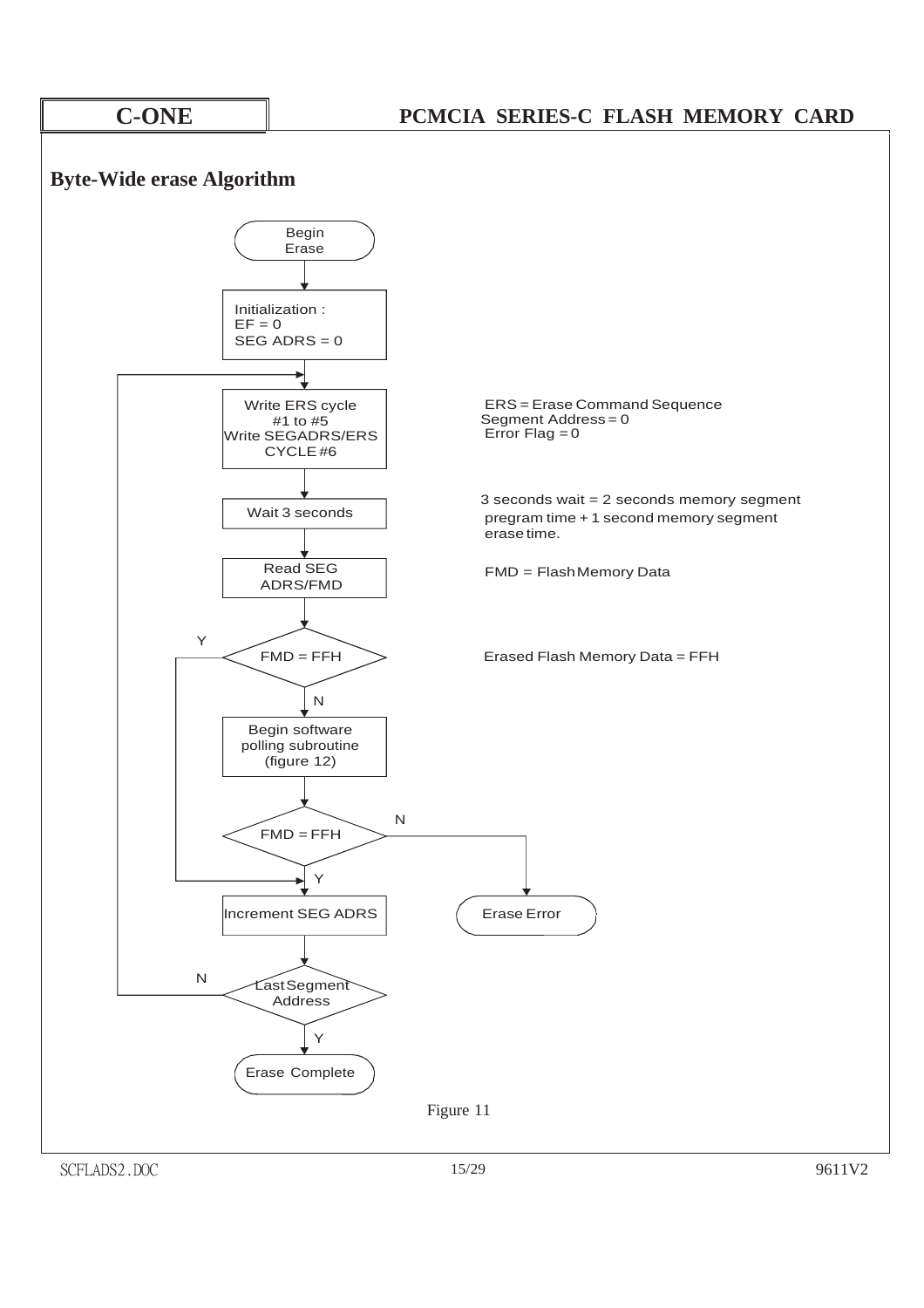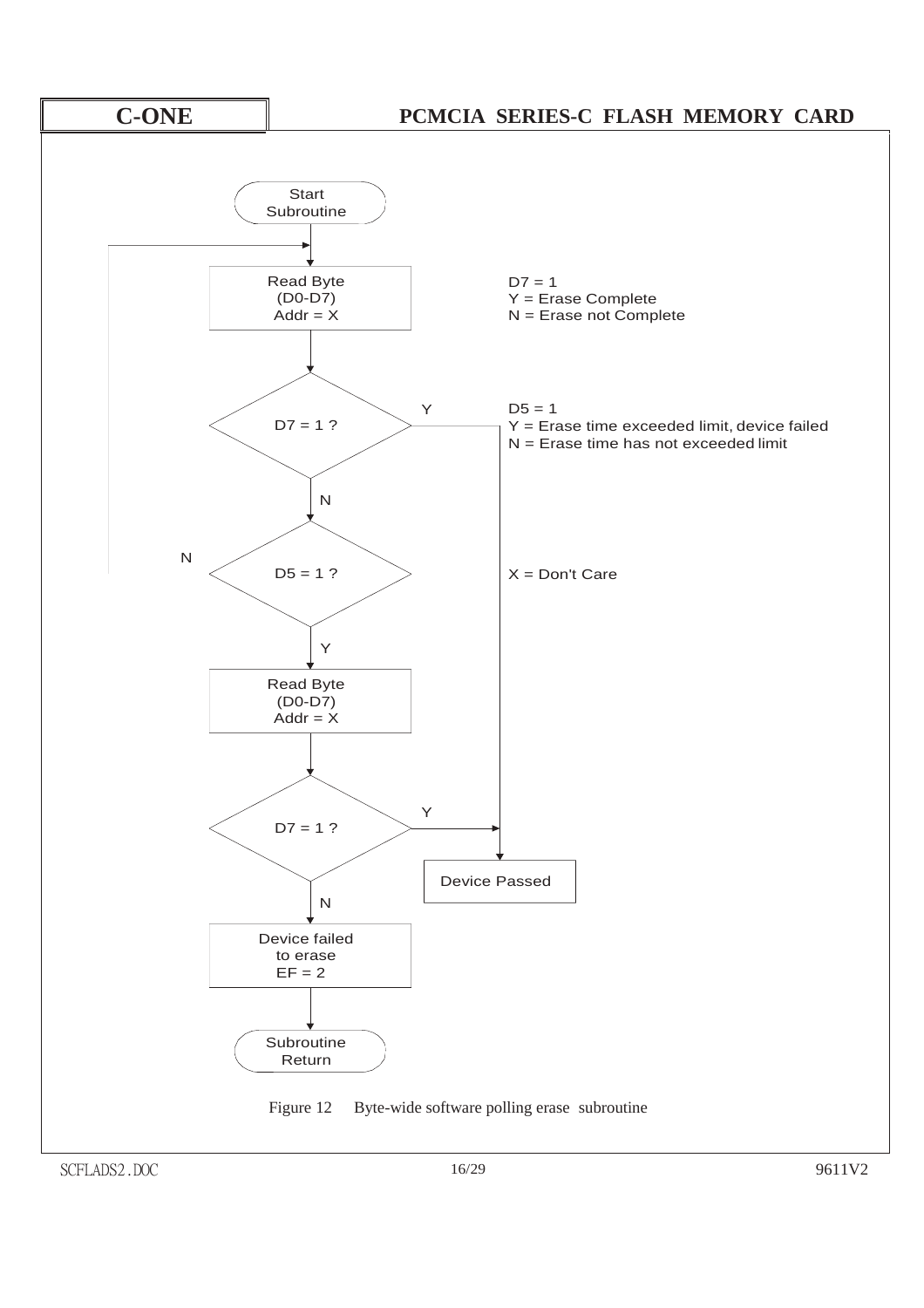### **Word-Wide Programming Algorithm**



SCFLADS2.DOC 17/29 9611V2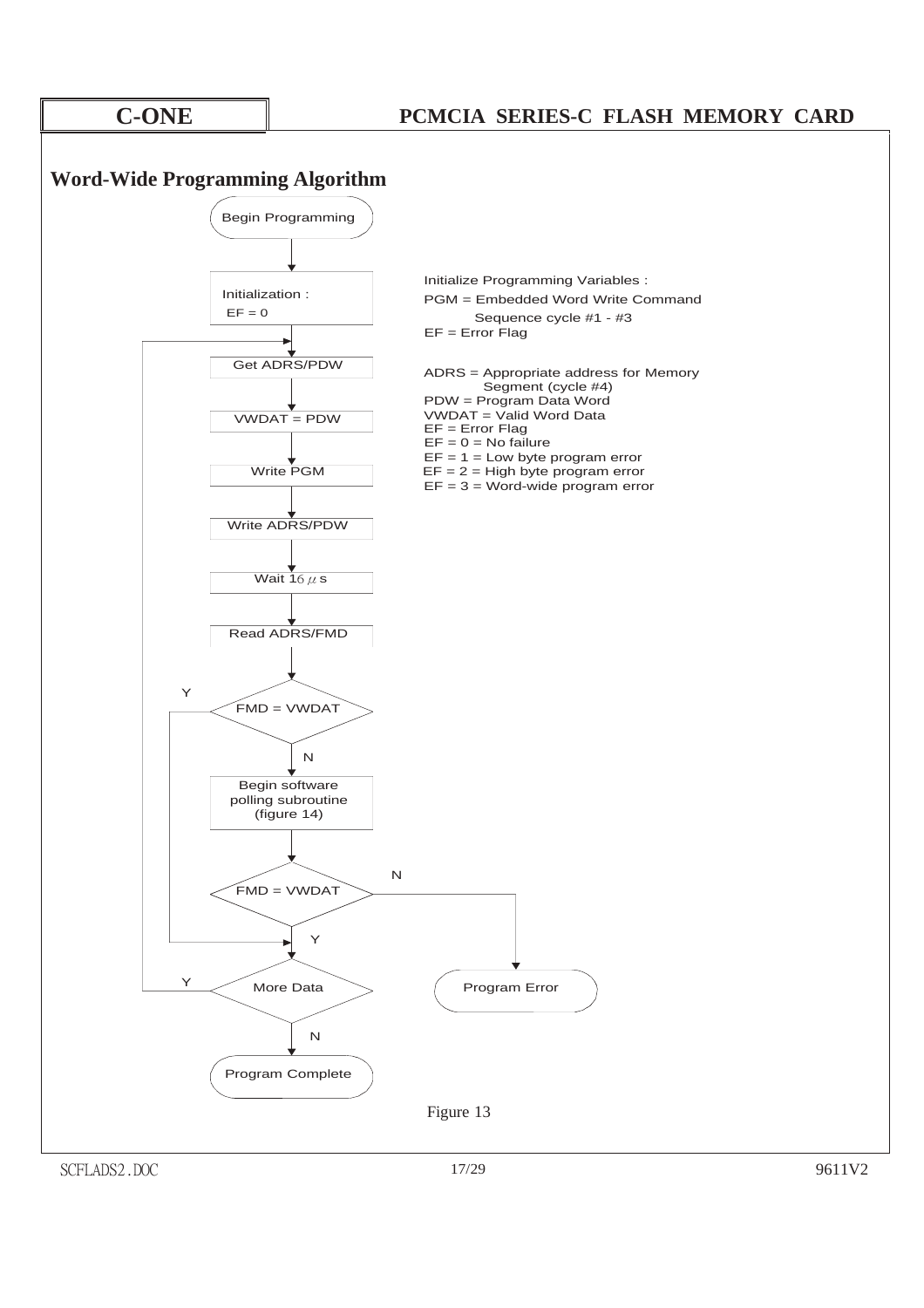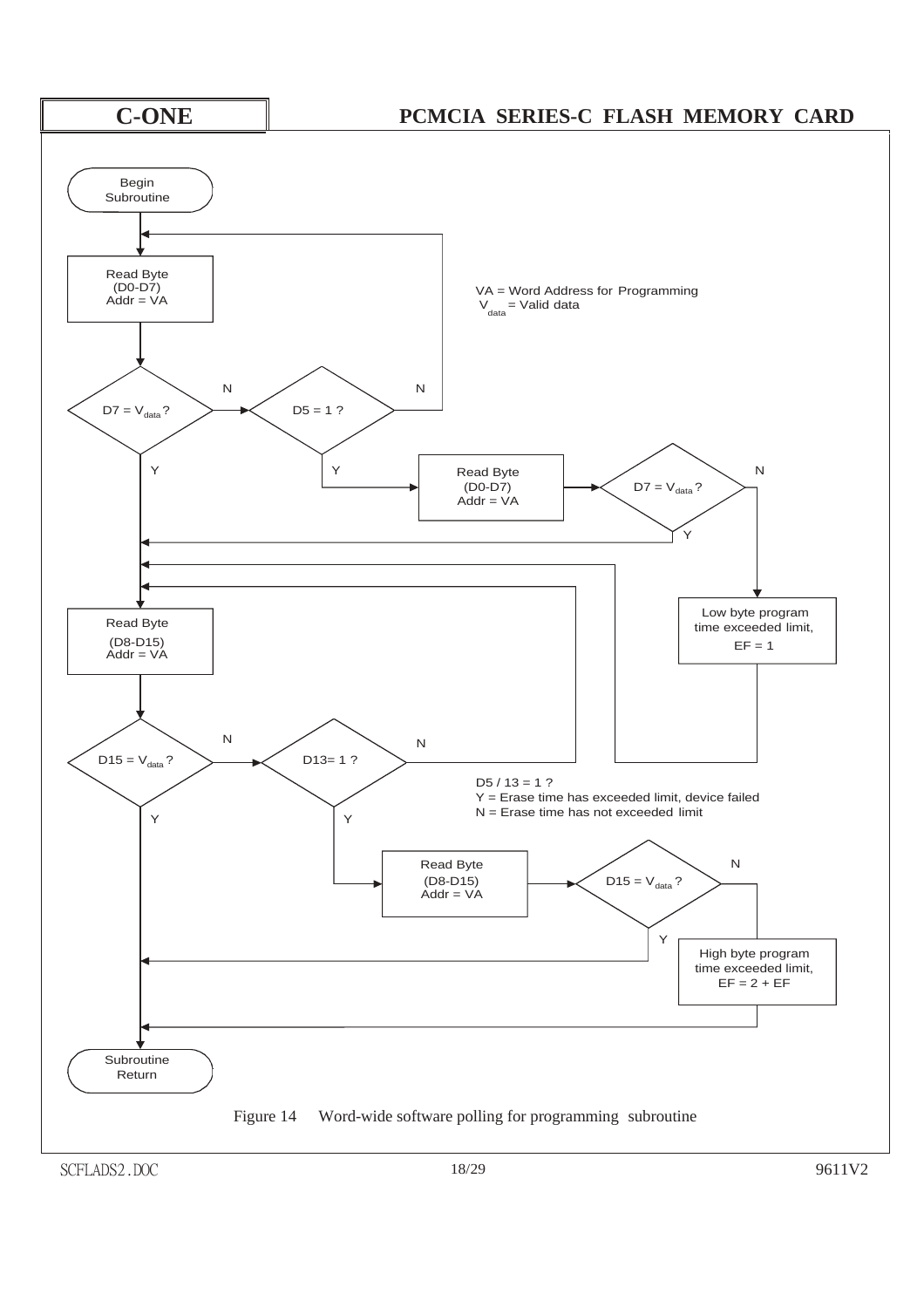### **Word-Wide Erase Algorithm**

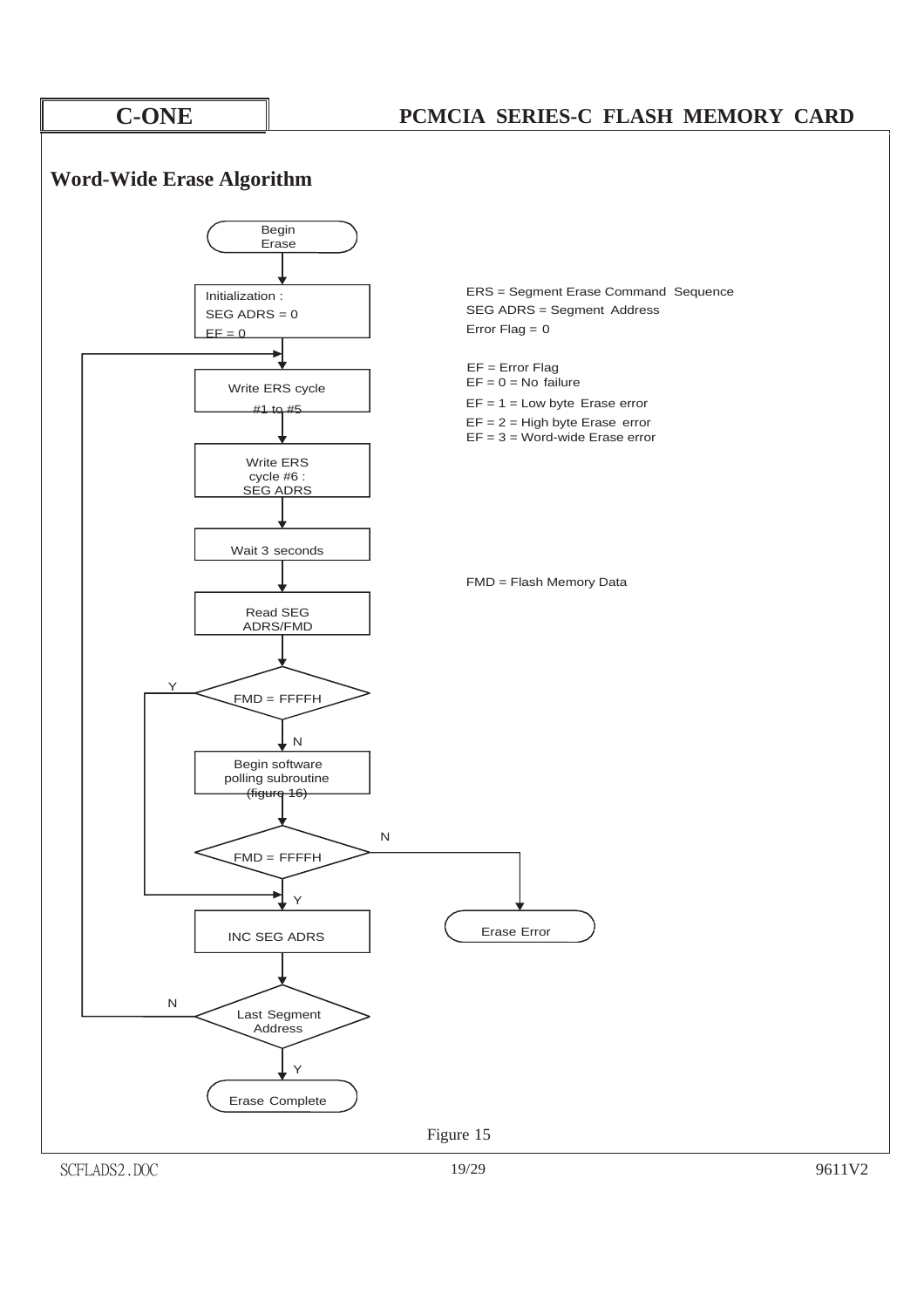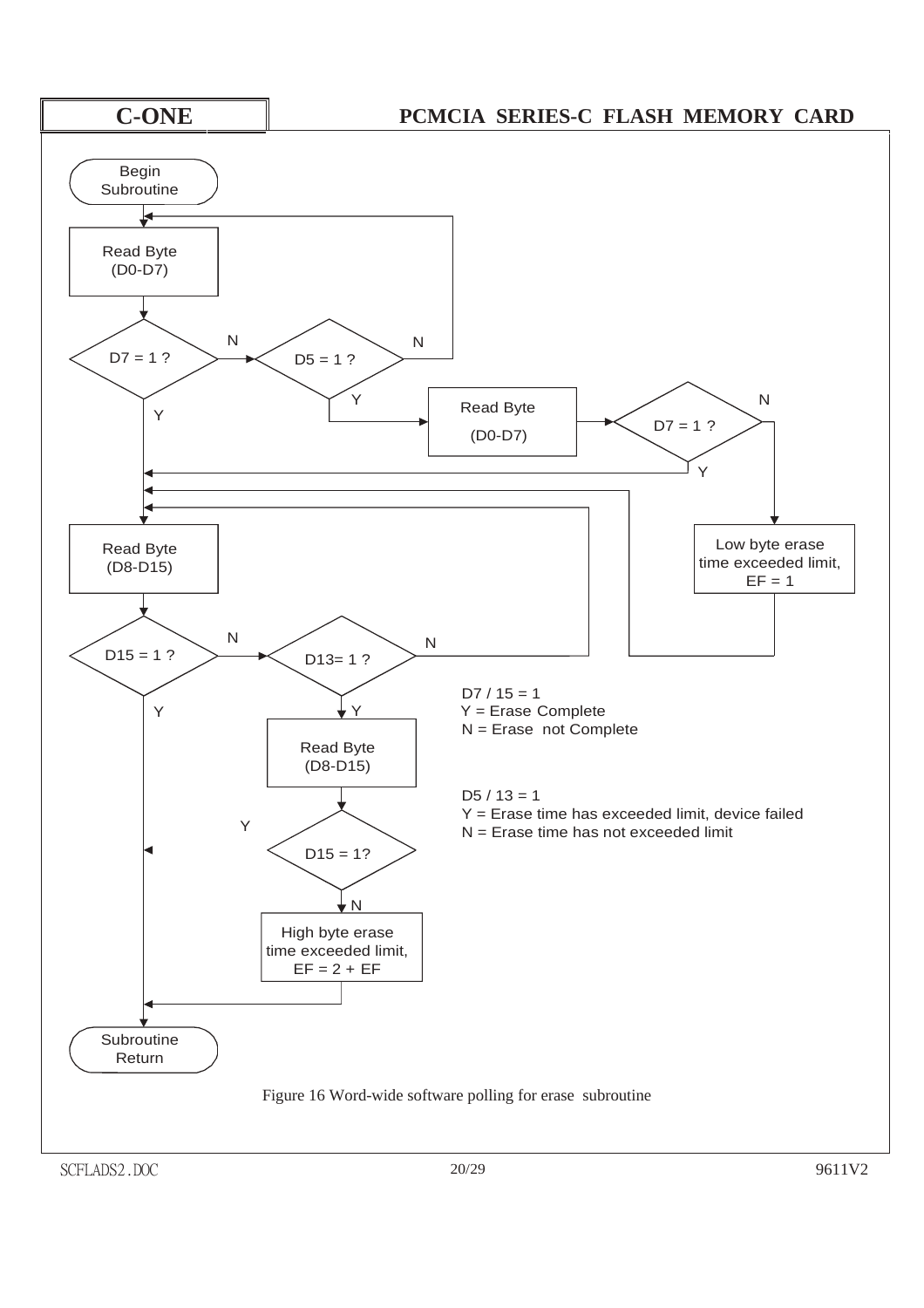## **Tuple Information for Series-C FLASH Card**

| <b>ADDRESS</b> | DATA(Hex)      | <b>DESCRIPTION</b>                    |
|----------------|----------------|---------------------------------------|
| $00\,$         | 01             | <b>CISTPL_DEVICE</b>                  |
| 02             | 03             | TPL_LINK                              |
| 04             | 53             | FLASH card 150ns speed with WP switch |
| 06             | 0 <sub>D</sub> | card size $=$<br>1MB                  |
|                | 1 <sub>D</sub> | 2MB                                   |
|                | 3D             | 4MB                                   |
|                | 7D             | 8MB                                   |
| 08             | FF             | <b>END OF TUPLE LIST</b>              |
| 0A             | 15             | <b>CISTPL_VERS_1</b>                  |
| 0 <sup>C</sup> | 26             | TPL_LINK                              |
| 0E             | 04             | TPLLV1_MAJOR                          |
| 10             | 01             | TPLLV1_MINOR(for PCMCIA release 2.0)  |
| 12             | 20             | ASCII code of blank space             |
| 14             | 43             | ASCII code of C                       |
| 16             | 2D             | ASCII code of - (dash)                |
| 18             | 4F             | ASCII code of O                       |
| 1A             | 4E             | ASCII code of N                       |
| 1 <sup>C</sup> | 45             | ASCII code of E                       |
| 1E             | $00\,$         | Termination of the manutacturer name  |
| 20             | 20             | ASCII code of blank space             |
| 22             | 53             | ASCII code of S                       |
| 24             | 45             | ASCII code of E                       |
| 26             | 52             | ASCII code of R                       |
| 28             | 49             | ASCII code of I                       |
| 2A             | 45             | ASCII code of E                       |
| 2C             | 53             | ASCII code of S                       |
| 2E             | 2D             | ASCII code of - (dash)                |
| 30             | 43             | ASCII code of C                       |
| 32             | 20             | ASCII code of blank space             |
| 34             | 20             | ASCII code of blank space             |
| 36             | 31             | ASCII code of 1                       |
|                | 32             | ASCII code of 2                       |
|                | 34             | ASCII code of 4                       |
|                | 38             | ASCII code of 8                       |
|                |                |                                       |

SCFLADS2.DOC 21/29 9611V2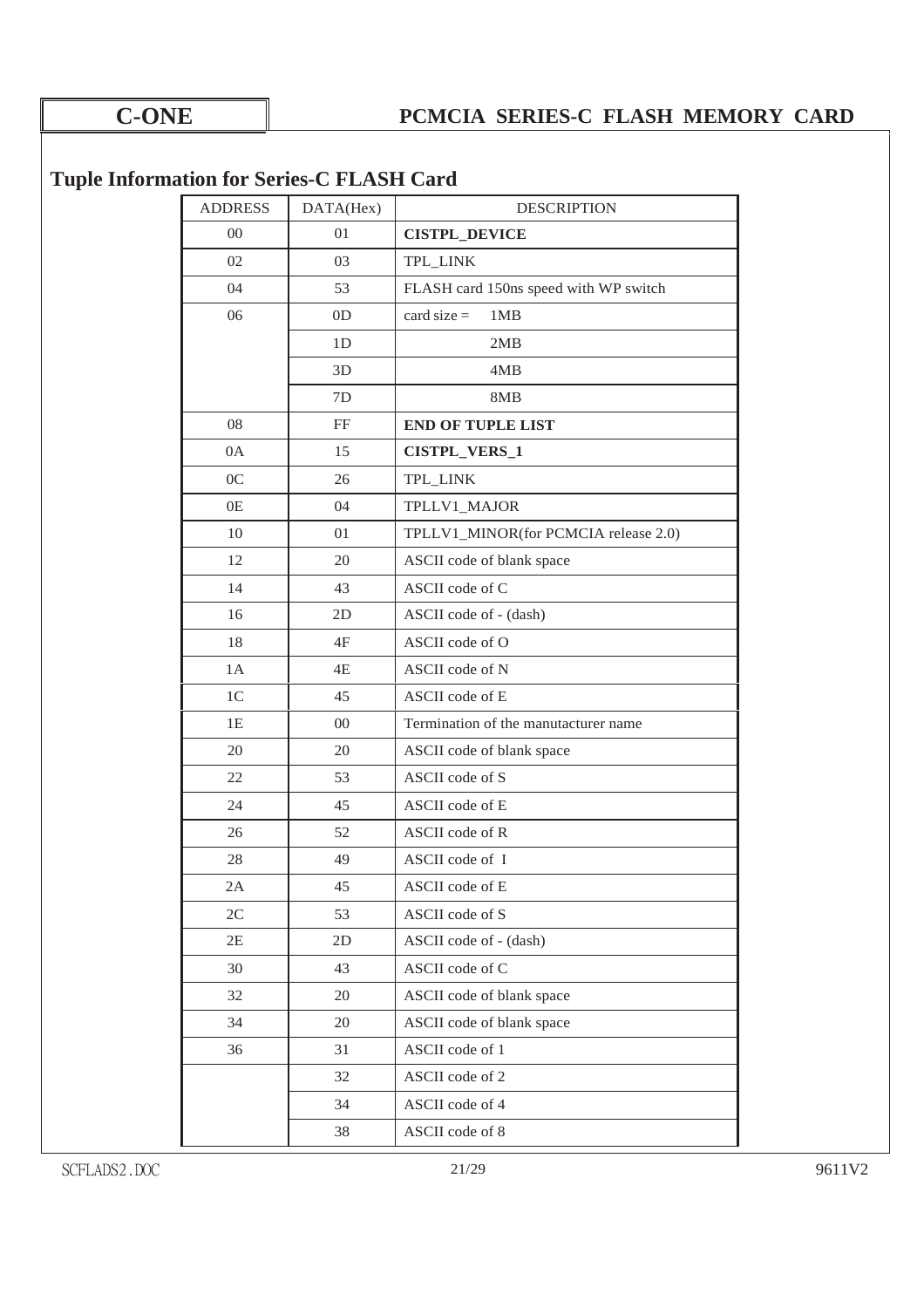| <b>ADDRESS</b> | DATA(Hex)      | <b>DESCRIPTION</b>                        |
|----------------|----------------|-------------------------------------------|
| 38             | 4D             | ASCII code of M                           |
| 3A             | 42             | ASCII code of B                           |
| 3C             | 20             | ASCII code of blank space                 |
| 3E             | 46             | ASCII code of F                           |
| 40             | 4C             | ASCII code of L                           |
| 42             | 41             | ASCII code of A                           |
| 44             | 53             | ASCII code of S                           |
| 46             | 48             | ASCII code of H                           |
| 48             | 20             | ASCII code of blank space                 |
| 4A             | 43             | ASCII code of C                           |
| 4C             | 41             | ASCII code of A                           |
| 4E             | 52             | ASCII code of R                           |
| 50             | 44             | ASCII code of D                           |
| 52             | $00\,$         | Termination of product name               |
| 54             | 00             | Termination of lot number(no information) |
| 56             | 00             | Termination of programming condition      |
| 58             | FF             | <b>END OF TUPLE LIST</b>                  |
| 5A             | 18             | CISTPL_JEDEC_C                            |
| 5C             | 02             | TPL_LINK                                  |
| 5E             | 01(04)         | JEDEC ID of AMD (FUJITSU)                 |
| 60             | A <sub>4</sub> | JEDEC ID of 29F040                        |
| 62             | 1E             | <b>CISTPL_DEVICE_GEO</b>                  |
| 64             | 06             | TPL_LINK                                  |
| 66             | 02             | DGTPL_BUS                                 |
| 68             | 11             | DGTPL_EBS                                 |
| 6A             | 01             | <b>DGTPL_RBS</b>                          |
| 6C             | 01             | <b>DGTPL_WBS</b>                          |
| 6E             | 01             | DGTPL_PART=1                              |
| 70             | 01             | DGTPL HWIL=1(non-interleaved card)        |
| 72             | 21             | <b>CISTPL_FUNCID</b>                      |
| 74             | 02             | TPL_LINK                                  |
| 76             | 01             | TPLFID_FUNCTION(PC Card is memory card)   |
| 78             | $00\,$         | TPLFID_SYSINIT (none)                     |
| 7A             | FF             | <b>CISTPL_END</b>                         |
| $7\mathrm{C}$  | FF             | <b>END</b>                                |
|                |                |                                           |

SCFLADS2.DOC 22/29 9611V2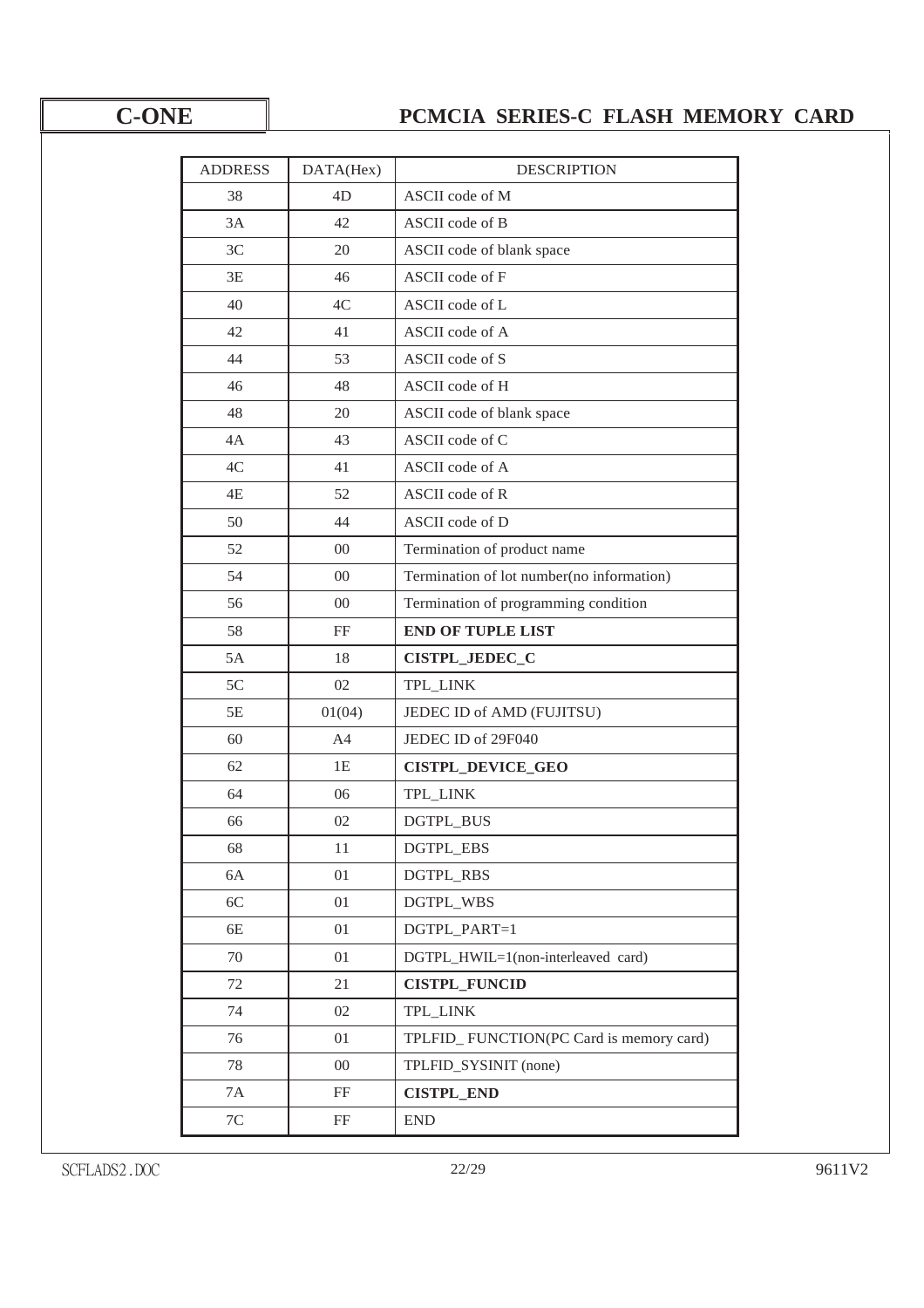### **DC Electrical Characteristics**

(recommended operating conditions unless otherwise noted)

| Symbol                 | Parameter                     |        | 8-Bit Mode |        | 16-Bit Mode |    | <b>Test Condition</b>                 |
|------------------------|-------------------------------|--------|------------|--------|-------------|----|---------------------------------------|
|                        |                               | min    | max        | min    | max         |    |                                       |
| Iп                     | <b>Input Leakage Current</b>  | $-10$  | 10         | $-10$  | 10          | uA | $V_{IN} = 0V$ to Vcc (Note 1)         |
|                        |                               | $-70$  | 10         | $-70$  | 10          | uA | $V_{IN} = 0V$ to Vcc (Note 2)         |
| <b>ILO</b>             | <b>Output Leakage Current</b> | $-10$  | 10         | $-10$  | 10          | uA | $CE1* = CE2* = VIH$ or                |
|                        |                               |        |            |        |             |    | $OE* = VH$ , $VOUT = 0V$              |
|                        |                               |        |            |        |             |    | to $Vcc$ (Note 3)                     |
| V <sub>IH</sub>        | Input High Voltage            | 2.4    | $Vcc+0.3$  | 2.4    | $Vcc+0.3$   | V  |                                       |
| $V_{IL}$               | <b>Input Low Voltage</b>      | $-0.3$ | 0.8        | $-0.3$ | 0.8         | V  |                                       |
| <b>VOH</b>             | <b>Output High Voltage</b>    | 3.8    |            | 3.8    |             | V  | $I$ OH = $-2.0$ mA (Note 4)           |
| <b>V</b> <sub>OL</sub> | <b>Output Low Voltage</b>     |        | 0.4        |        | 0.4         | V  | $\text{IoL} = 3.2 \text{mA}$ (Note 4) |
| <b>ICCR</b>            | Vcc Read Current              |        | 45         |        | 90          | mA | Min. cycle, $I$ our = 0mA             |
| <b>ICCW</b>            | Vcc Write / Erase Current     |        | 65         |        | 130         | mA | Write/erase in progress               |

Table 12

**Note** : 1.) Except CE1\* , CE2\* , WE\* , REG\* pins.

2.) For CE1\* , CE2\* , WE\* , REG\* pins.

3.) Except BVD1\* , BVD2\* , CD1\* , CD2\* pins.

4.) Except CD1\* , CD2\* pins.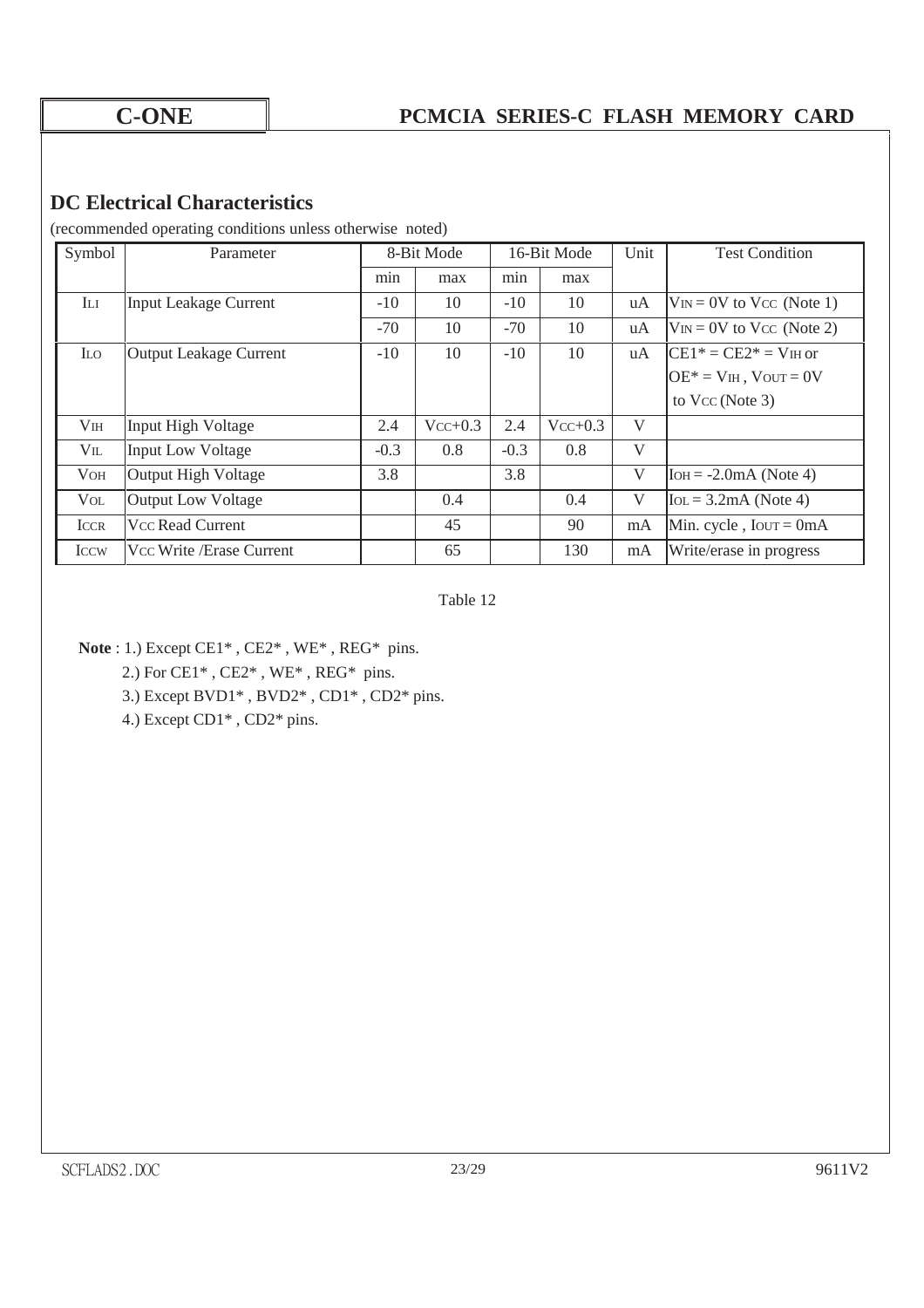## **AC Electrical Characteristics**

(recommended operating conditions unless otherwise noted)

## **Read Cycle (Common Memory)**

| Symbol            |               | Parameter                                                       |     | Max | Unit    | <b>Notes</b> |
|-------------------|---------------|-----------------------------------------------------------------|-----|-----|---------|--------------|
| $t_{AVAV}$        | $t_{RC}$      | Read Cycle Time                                                 | 150 |     | ns      |              |
| $t_{\text{ELOV}}$ | $t_{\rm CE}$  | Card Enable Access Time                                         |     | 150 | ns.     |              |
| $t_{AVQV}$        | $t_{ACC}$     | Address Access Time                                             |     | 150 | ns.     |              |
| $t_{\text{GLOV}}$ | $t_{OE}$      | <b>Output Enable Access Time</b>                                |     | 75  | ns      |              |
| $t_{\text{ELQX}}$ | $t_{\rm LZ}$  | Card Enable to Output in Low-Z                                  | 5   |     | ns      |              |
| $t_{EHQZ}$        | $t_{\rm DF}$  | Card Disable to Output in High-Z                                |     | 75  | ns.     |              |
| $t_{\text{GLQX}}$ | $t_{\rm O1Z}$ | Output Enable to Output in Low-Z                                | 5   |     | ns      |              |
| $t_{GHQZ}$        | $t_{\rm DF}$  | Output Disable to Output in High-Z                              |     | 75  | ns      |              |
| $t_{\rm AXQX}$    | $t_{OH}$      | Output Hold From First of Address,<br>$CE^*$ , or $OE^*$ Change | 5   |     | ns      |              |
|                   |               |                                                                 | 6   |     |         |              |
| t <sub>WHGL</sub> |               | Write Recovery Time Before Read                                 |     |     | $\mu$ s |              |

#### Table 13

## **Write/Erase Cycle (Common Memory)**

|                    | Symbol           | Parameter                                                       | Min      | Max | Unit          | <b>Notes</b>                |
|--------------------|------------------|-----------------------------------------------------------------|----------|-----|---------------|-----------------------------|
| $t_{AVAV}$         | $t_{WC}$         | Write Cycle Time                                                | 150      |     | ns            |                             |
| $t_{\rm AVWI}$     | $t_{AS}$         | <b>Address Setup Time</b>                                       | 20       |     | ns            |                             |
| t <sub>WLAX</sub>  | $t_{AH}$         | <b>Address Hold Time</b>                                        | 55       |     | <sub>ns</sub> |                             |
| $t_{\rm D VWH}$    | $t_{DS}$         | Data Setup Time                                                 | 50       |     | ns            |                             |
| t <sub>whd</sub> x | $t_{\rm DH}$     | Data Hold Time                                                  | 20       |     | ns            |                             |
| $t_{\rm OEH}$      |                  | Output Enable Hold Time for<br>Embedded Algorithm               | 20       |     | <sub>ns</sub> |                             |
| twhgL              | $t_{WR}$         | Write Recovery Time before Read                                 | 6        |     | $\mu$ s       |                             |
| $t$ GHWL           |                  | Read Recovery Time before Write                                 | $\Omega$ |     | $\mu$ s       |                             |
| twloz              |                  | Output in High-Z from Write Enable                              | 5        |     | ns            |                             |
| t <sub>WHOZ</sub>  |                  | Output in Low-Z from Write Enable                               |          | 60  | ns            |                             |
| $t_{\text{ELWL}}$  | $t_{CS}$         | CE* Setup Time                                                  | $\Omega$ |     | <b>us</b>     |                             |
| twheh              | $t_{CH}$         | CE* Hold Time                                                   | 20       |     | sec           |                             |
| $t_{\text{WLWH}}$  | $t_{WP}$         | Write Pulse Width                                               | 45       |     | <sub>ns</sub> |                             |
| t <sub>WHWL</sub>  | t <sub>WPH</sub> | Write Pulse Width HIGH                                          | 50       |     | ns            |                             |
| t <sub>WHWH3</sub> |                  | <b>Embedded Mode Programming</b><br>Operation                   | 48       |     | ms            | 1                           |
| t <sub>WHWH4</sub> |                  | Embedded Mode Erase Operation for<br>each 64K Byte Memory Block |          |     | S             | $\mathcal{D}_{\mathcal{L}}$ |
| tycs               |                  | V <sub>CC</sub> Setup Time CE* LOW                              |          |     | $\mu$ s       | 3                           |

Table 14

| Note: 1.16 $\mu$ s typical<br>2.1.5 seconds typical | 3. 50 $\mu$ s typical |
|-----------------------------------------------------|-----------------------|
|-----------------------------------------------------|-----------------------|

s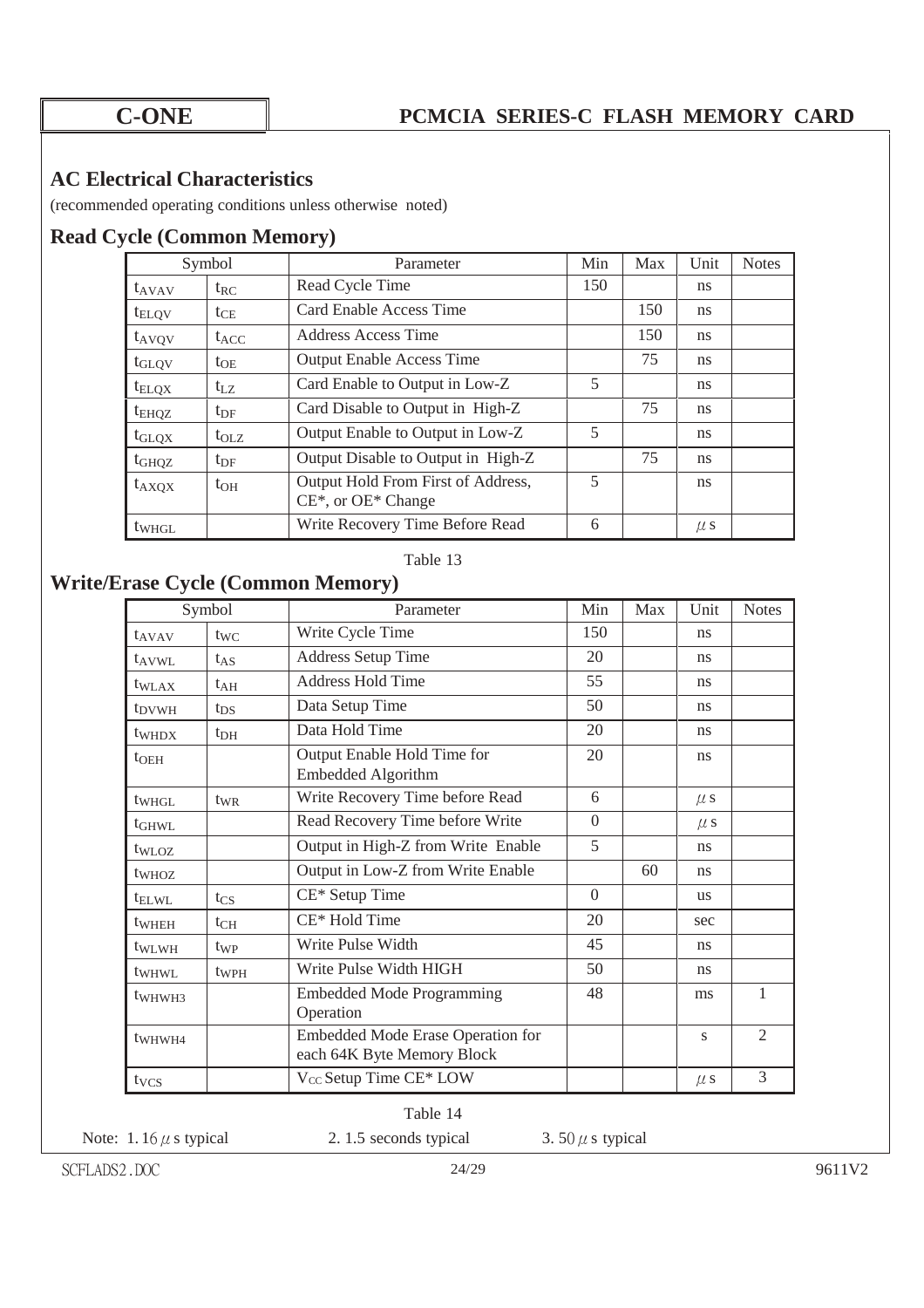|                   | Symbol          | Parameter                                                       | Min      | Max | Unit          | <b>Notes</b> |
|-------------------|-----------------|-----------------------------------------------------------------|----------|-----|---------------|--------------|
| $t_{AVAV}$        | $t_{\text{WC}}$ | Write Cycle Time                                                | 150      |     | ns            |              |
| $t_{\rm AVEI}$    | $t_{AS}$        | <b>Address Setup Time</b>                                       | 20       |     | ns            |              |
| $t_{\text{ELAX}}$ | $t_{\rm AH}$    | <b>Address Hold Time</b>                                        | 55       |     | <sub>ns</sub> |              |
| $t_{DVEH}$        | $t_{DS}$        | Data Setup Time                                                 | 50       |     | <sub>ns</sub> |              |
| $t_{EHDX}$        | $t_{\rm DH}$    | Data Hold Time                                                  | 20       |     | ns            |              |
| $t_{\text{GLDV}}$ | $t_{OE}$        | Output Enable Hold Time for<br>Embedded Algorithm               | 20       |     | <sub>ns</sub> |              |
| $t_{\text{GHEL}}$ |                 | Read Recovery Time before Write                                 | $\Omega$ |     | $\mu$ s       |              |
| $t_{\text{WLEL}}$ | tws             | WE* Setup Time before CE*                                       | $\Omega$ |     | ns            |              |
| $t_{EHWH}$        | $t_{WH}$        | WE* Hold Time                                                   | $\Omega$ |     | <sub>ns</sub> |              |
| $t_{\rm ELEH}$    | $t_{CP}$        | CE* Pulse Width                                                 | 65       |     | ns            |              |
| $t_{\rm EHEL}$    | $t_{\rm{CPH}}$  | CE* Pulse Width HIGH                                            | 50       |     | ns            |              |
| $t_{EHEH3}$       |                 | <b>Embedded Mode Programming</b><br>Operation                   | 16       |     | $\mu$ s       |              |
|                   |                 |                                                                 |          | 48  | ms            |              |
| $t_{EHEH4}$       |                 | Embedded Mode Erase Operation for<br>each 64K Byte Memory Block | 1.5      |     | S             |              |
| $t_{VCS}$         |                 | V <sub>CC</sub> Setup Time To Write Enable<br>LOW               | 50       |     | $\mu$ s       |              |

## **Write/Erase Cycle (Common Memory) (CE\* Controlled)**

Table 15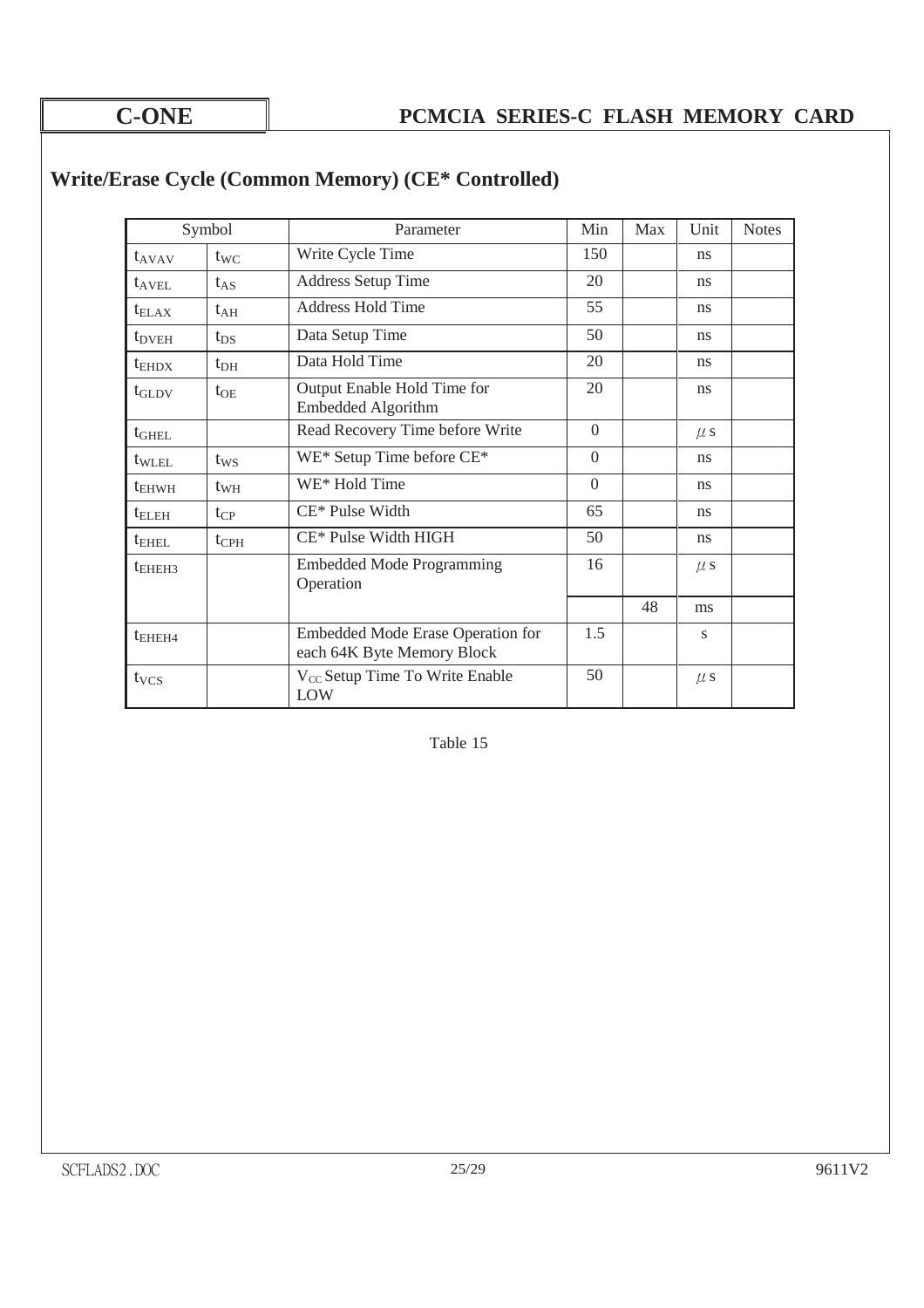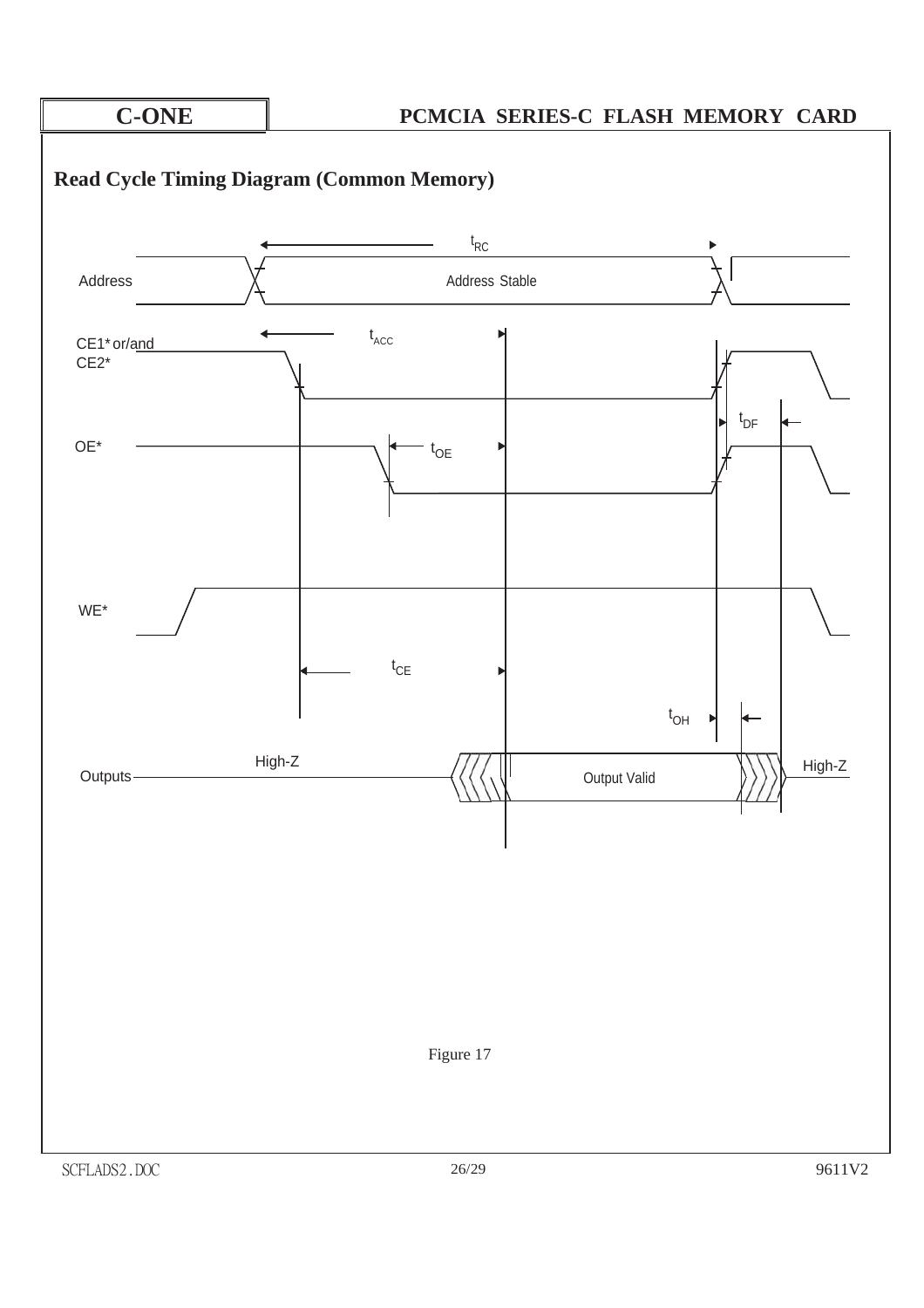

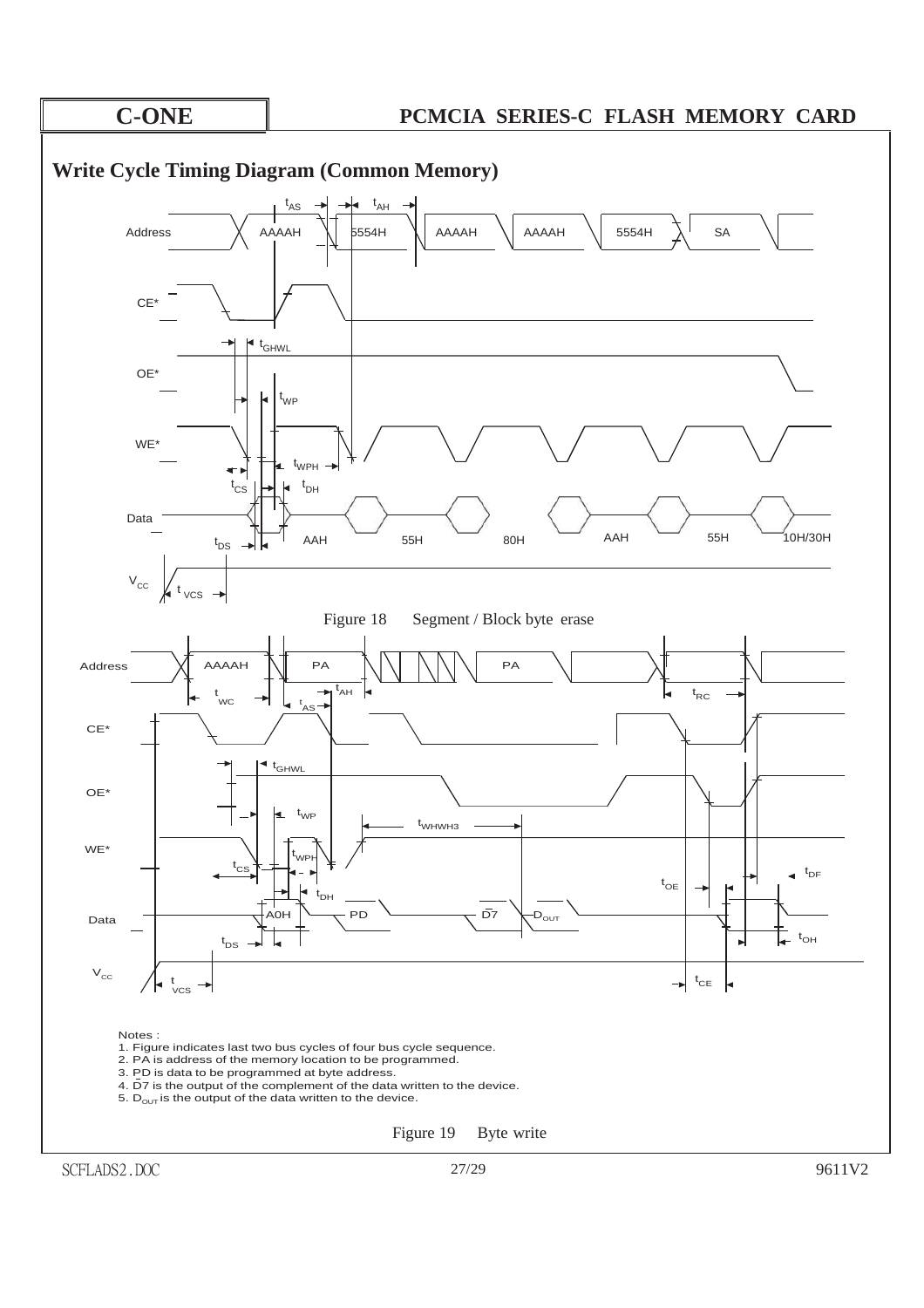### **AC Electrical Characteristics ( Attribute Memory )**

( recommended operating conditions unless otherwise noted )

## **Read Cycle ( Attribute Memory )**

| Symbol         | Parameter                                   | Min.     | Max. | Unit | <b>Test Condition</b> |
|----------------|---------------------------------------------|----------|------|------|-----------------------|
| $t_{cr}$       | Read Cycle Time                             | 300      |      | ns   |                       |
| $t_a(A)$       | Address Access Time                         |          | 300  | ns   |                       |
| $t_a(CE)$      | Card Select Access Time                     |          | 300  | ns   |                       |
| $t_a(OE)$      | <b>Output Enable Access Time</b>            |          | 150  | ns   |                       |
| $t_{dis}(CE)$  | Output Disable Time (from CE <sup>*</sup> ) |          | 100  | ns   |                       |
| $t_{dis}$ (OE) | Output Disable Time (from OE*)              |          | 100  | ns   |                       |
| $t_{en}(CE)$   | Output Enable Time (from CE*)               | 5        |      | ns   |                       |
| $t_{en}(OE)$   | Output Enable Time (from OE*)               | 5        |      | ns   |                       |
| $t_v(A)$       | Data Hold Time (from address changed)       | $\Omega$ |      | ns   |                       |

Table 16

## **Write Cycle ( Attribute Memory )**

| Symbol       | Parameter                           | Min.     | Max. | Unit | <b>Test Condition</b> |
|--------------|-------------------------------------|----------|------|------|-----------------------|
| $t_{\rm cw}$ | Write Cycle Time                    |          | 1    | ms   |                       |
| $t_{AS}$     | <b>Address Setup Time</b>           | 30       |      | ns   |                       |
| $t_{AH}$     | <b>Address Hold Time</b>            | 50       |      | ns   |                       |
| $t_{WP}$     | Write Pulse Width                   | 120      |      | ns   |                       |
| $t_{CS}$     | Card Enable Time to WE*             | 15       |      | ns   |                       |
| $t_{CH}$     | Card Enable Hold Time from WE* High | $\Omega$ |      | ns   |                       |
| $t_{DS}$     | Data Setup Time                     | 70       |      | ns   |                       |
| $t_{\rm DH}$ | Data Hold Time                      | 30       |      | ns   |                       |
| $t_{OES}$    | OE* Setup Time                      | 30       |      | ns   |                       |
| $t_{OEH}$    | $OE*$ Hold Time                     | 30       |      | ns   |                       |

Table 17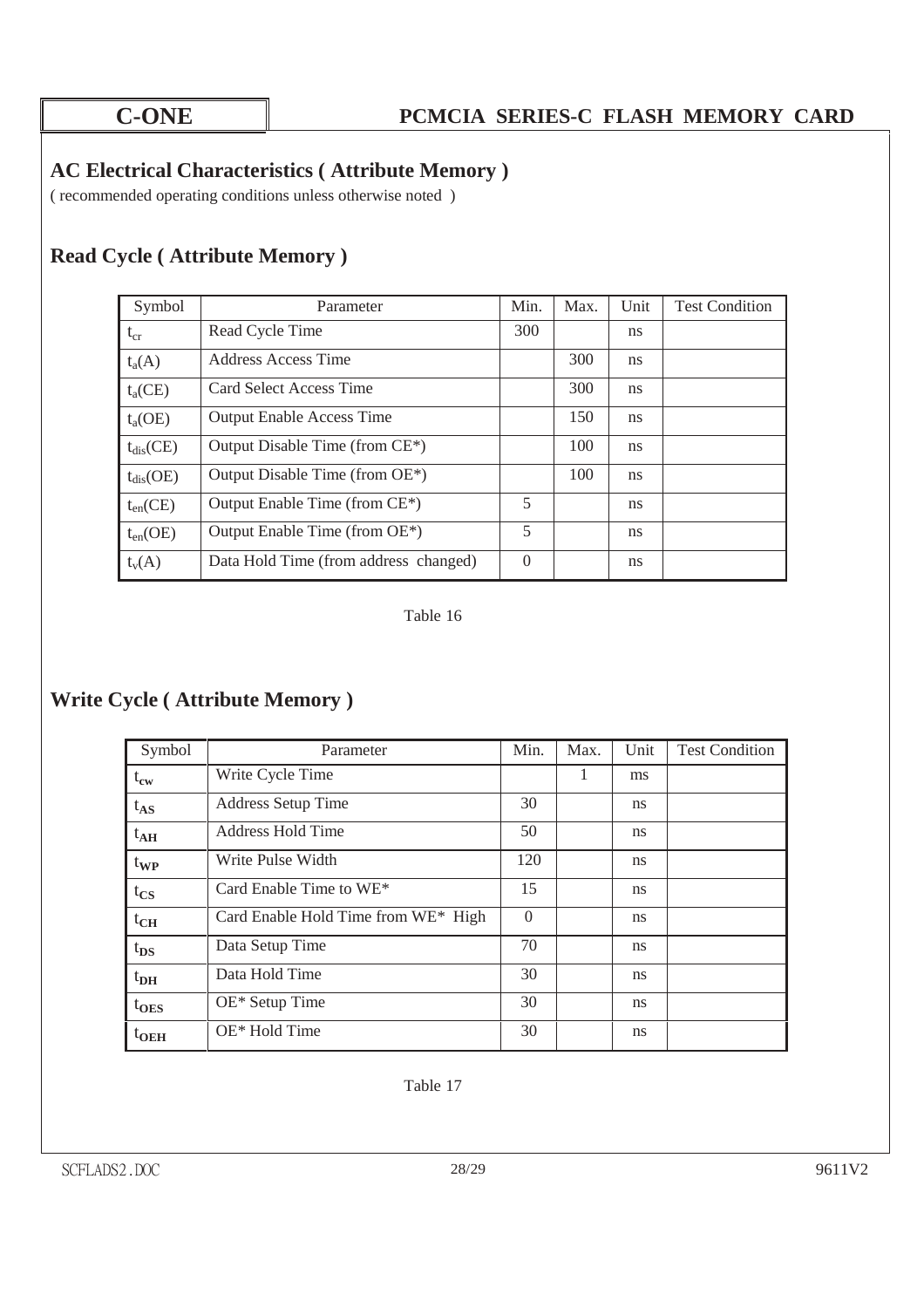